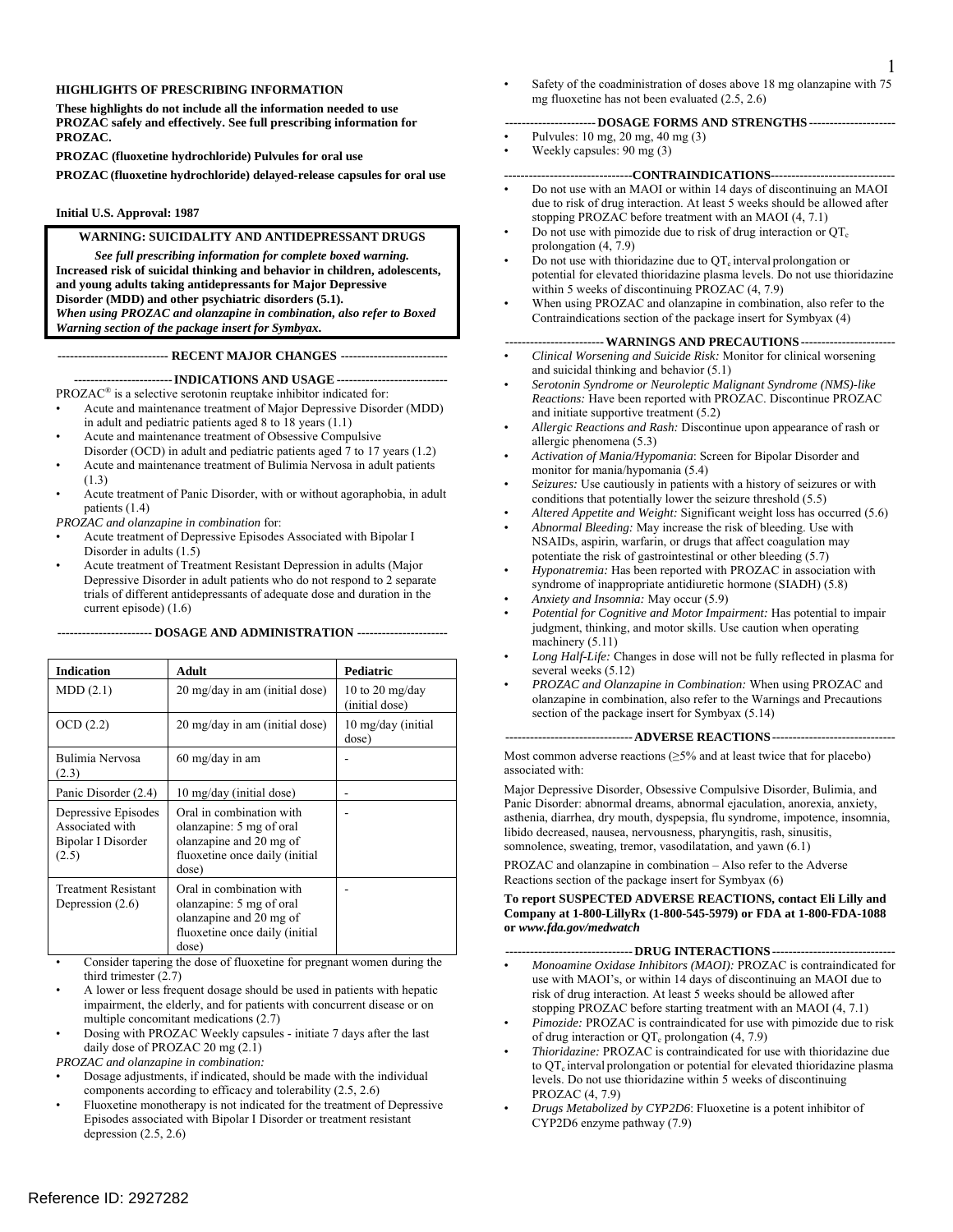- coadministration with PROZAC or when PROZAC has been recently discontinued (7.9)
- *CNS Acting Drugs:* Caution should be used when taken in combination with other centrally acting drugs (7.2)
- *Benzodiazepines:* Diazepam increased t ½ , alprazolam further psychomotor performance decrement due to increased levels (7.9)
- *Antipsycotics:* Potential for elevation of haloperidol and clozapine levels (7.9)
- levels and clinical anticonvulsant toxicity (7.9) • *Anticonvulsants:* Potential for elevated phenytoin and carbamazepine
- *Serotonergic Drugs:* Potential for Serotonin Syndrome (5.2, 7.3)
- *Triptans:* There have been rare postmarketing reports of Serotonin Syndrome with use of an SSRI and a triptan (5.2, 7.4)
- *Tryptophan: Concomitant use with tryptophan is not recommended (5.2, 7.5)*
- *Drugs that Interfere with Hemostasis (e.g. NSAIDs, Aspirin, Warfarin):*  May potentiate the risk of bleeding (7.6)

# **WARNING — SUICIDALITY AND ANTIDEPRESSANT DRUGS** WARNING — WARNING — SUICIDALITY AND ANTIDEPRESSANT DRUGS 6 7.7 Electroconvulsive Therapy (ECT)

- 
- 
- 
- 
- 1.3 Bulimia Nervosa 8.1 Pregnancy 1.4 Panic Disorder 8.2 Labor and Delivery 1.5 PROZAC and Olanzapine in Combination: Depressive Episodes 8.3 Nursing Mothers Associated with Bipolar I Disorder 8.4 Pediatric Use 1.6 PROZAC
- PROZAC and Olanzapine in Combination: Treatment Resistant Depression

- 2.1 Major Depressive Disorder 1.1 Major Dependence 2.2 Obsessive Compulsive Disorder 1.2 Over 2.3 Dependence 2.3 Bulimia Nervosa 2.3 Bulimia Nervosa
- Obsessive Compulsive Disorder
- 
- 
- Associated with Bipolar I Disorder 2.3 Bulimia Nervosa **10 OVERDOSAGE**<br>2.4 Panic Disorder 10.1 Human Experience<br>2.5 PROZAC and Olarzanina in Combination: Depressive Enjoyees 10.2 Animal Experience 2.5 PROZAC and Olanzapine in Combination: Depressive Episodes<br>
Associated with Bipolar I Disorder<br>
2.6 PROZAC and Olanzapine in Combination: Treatment Resistant<br>
2.6 PROZAC and Olanzapine in Combination: Treatment Resistan
- Depression
- 2.7 Dosing in Specific Populations 12.1 Mechanism of Treatment 12.1 Mechanism of Treatment 12.1 Mechanism of Action 12.1 Mechanism of Treatment 12.1 Mechanism of Treatment 12.1 Mechanism of Treatment 12.1 Mechanism of Trea
- 

#### **3 DOSAGE FORMS AND STRENGTHS**

- 
- (NMS)-like Reactions **14 CLINICAL STUDIES** 13.1 Carcinogenesis, Mutagenesis, Impairment of Ferdinical Worsening and Suicide Risk 15.2 Serotonin Syndrome Suicide Risk 13.2 Animal Toxicology and/or Pharmacology 5.2 Serotonin Syndrome or Neuroleptic Malignant Syndrome
- 
- 5.3 Allergic Reactions and Rash 14.1 Major Depressive Disorder<br>5.4 Screening Patients for Bipolar Disorder and Monitoring for 14.2 Obsessive Compulsive Disorder Screening Patients for Bipolar Disorder and Monitoring for Mania/Hypomania 14.3 Bulimia Nervosa
- 
- 
- Abnormal Bleeding<br>Hyponatremia
- 
- 
- 
- 
- 
- Discontinuation of Treatment<br>PROZAC and Olanzapine in Combination
- 

- **ADVERSE REACTIONS**<br>6.1 Clinical Trials Experience
- 
- 

#### **DRUG INTERACTIONS 7 DRUG INTERACTIONS** 17.9 Discontinuation of Treatment

- 7.1 Monoamine Oxidase Inhibitors (MAOI) 17.10 Use in Specific Populations
- 7.2 CNS Acting Drugs \*Sections or subsections omitted from the full prescribing information are not<br>7.3 Serotonergic Drugs
- 7.3 Serotonergic Drugs listed
- 7.4 Triptans

Reference ID: 2927282

7.5 Tryptophan

- 2 *Tricyclic Antidepressants (TCAs):* Monitor TCA levels during *Drugs Tightly Bound to Plasma Proteins*: May cause a shift in plasma concentrations (7.8, 7.9)
	- *Olanzapine*: When used in combination with PROZAC, also refer to the Drug Interactions section of the package insert for Symbyax (7.9)

#### **------------------------USE IN SPECIFIC POPULATIONS-----------------------**

- • *Pregnancy:* PROZAC should be used during pregnancy only if the potential benefit justifies the potential risks to the fetus (8.1)
- *Nursing Mothers:* Breast feeding is not recommended (8.3)
- • *Pediatric Use*: Safety and effectiveness of PROZAC and olanzapine in combination have not been established in patients less than 18 years of age (8.4)
- • *Hepatic Impairment:* Lower or less frequent dosing may be appropriate in patients with cirrhosis (8.6)

#### **See 17 for PATIENT COUNSELING INFORMATION and FDAapproved Medication Guide**

#### **Revised: [00/0000]**

- 7.6 Drugs that Interfere with Hemostasis (e.g., NSAIDS, Aspirin, **FULL PRESCRIBING INFORMATION: CONTENTS\*** 
	-
	- **1 INDICATIONS AND USAGE** 7.8 Potential for Other Drugs to affect PROZAC
	- 1.1 Major Depressive Disorder 7.9 Potential for PROZAC to affect Other Drugs

# 1.2 Obsessive Compulsive Disorder **8 USE IN SPECIFIC POPULATIONS 8.1 Discrete POPULATIONS 8.1 Pregnancy**

- 
- 
- 
- 
- Geriatric Use
- 8.6 Hepatic Impairment

# **2** DOSAGE AND ADMINISTRATION 9 DRUG ABUSE AND DEPENDENCE 2.1 Major Depressive Disorder

- 
- Animal Experience
- 
- 
- **12 CLINICAL PHARMACOLOGY**<br>12.1 Mechanism of Action
	-
- 2.2 Pharmacodynamics<br>2.2 Pharmacodynamics<br>2.2 Pharmacodynamics<br>2.2 Pharmacodynamics
	-
- Specific Populations 12.4 Specific Populations **12.4** Specific Populations **12.4** Specific Populations **4** CONTRAINDICATIONS **13** NONCLINICAL TOXICOLOGY

- **13 NONCLINICAL TOXICOLOGY**<br> **13 NONCLINICAL TOXICOLOGY**<br> **13.1** Carcinogenesis, Mutagenesis, Impairment of Fertility<br> **13.1** Carcinogenesis, Mutagenesis, Impairment of Fertility
	-

- 
- 
- 
- 5.5 Seizures 14.4 Panic Disorder

# 5.6 Altered Appetite and Weight **16 HOW SUPPLIED/STORAGE AND HANDLING**<br>5.7 Abnormal Bleeding **16 H** and **H** and **H** and **H** and **H** and **H** and **H** and **H** and **H** and **H** and **H** and **H** and **H** and **H** and **H** and **H**

- How Supplied
- 

# 5.7 Abnormal Bleeding<br>
5.8 Hyponatremia 16.2 Storage and Handling<br>
5.9 Anxiety and Insomnia 16.2 Storage and Handling<br>
5.10 Use in Patients with Concomitant Illness **17 PATIENT COUNSELING INFORMATION**

- 
- 

Abnormal Bleeding

5.11 Potential for Cognitive and Motor Impairment<br>
5.12 Long Elimination Half-Life<br>
5.13 Discontinuation of Treatment<br>
5.14 PROZAC and Olanzapine in Combination<br>
6.1 Clinical Trials Experience<br>
6.2 Other Reactions<br>
6.2 Oth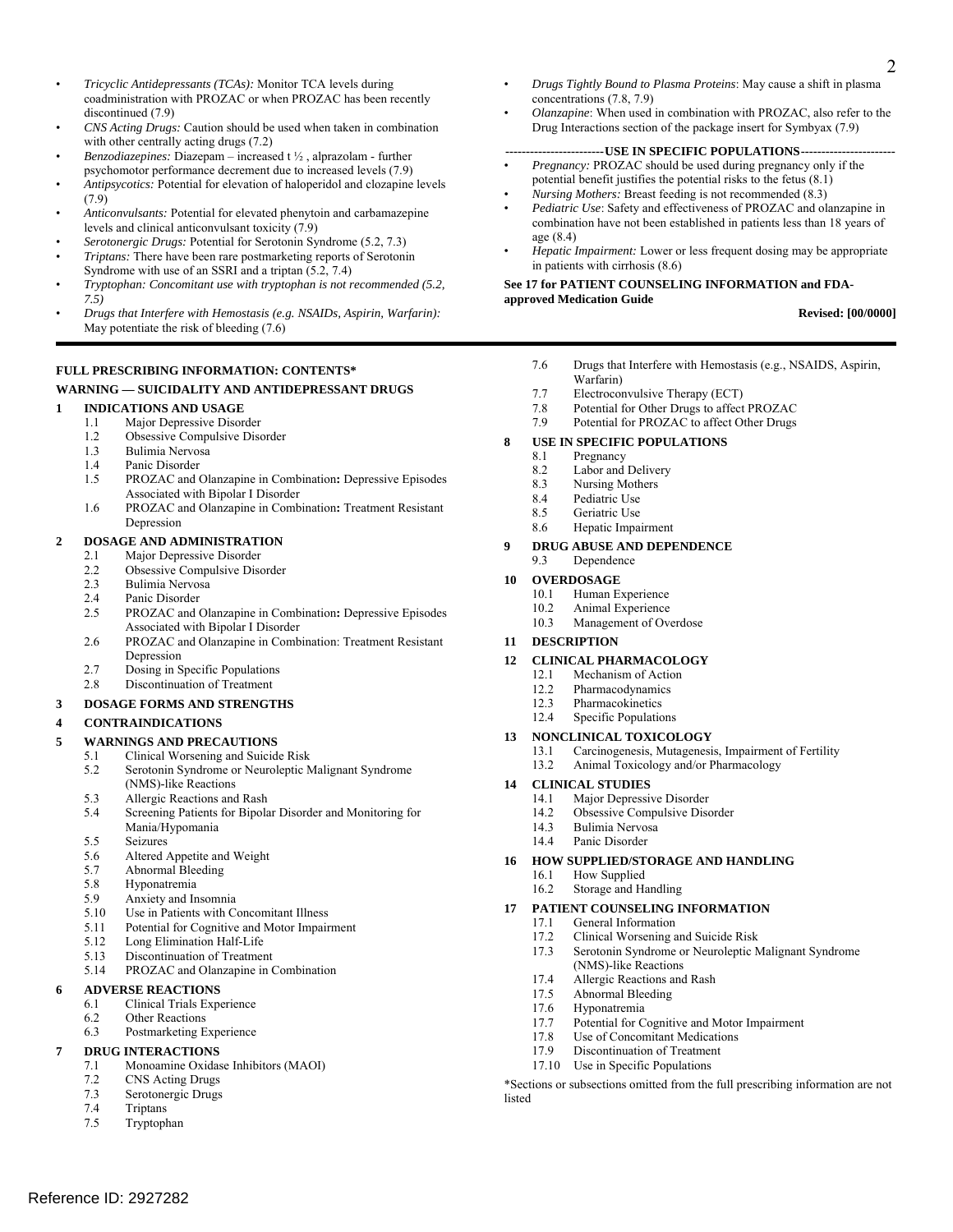#### **FULL PRESCRIBING INFORMATION**

#### **WARNING: SUICIDALITY AND ANTIDEPRESSANT DRUGS**

 **Anyone considering the use of PROZAC or any other antidepressant in a child, adolescent, or young adult must balance this Antidepressants increased the risk compared to placebo of suicidal thinking and behavior (suicidality) in children, adolescents, and young adults in short-term studies of Major Depressive Disorder (MDD) and other psychiatric disorders. risk with the clinical need. Short-term studies did not show an increase in the risk of suicidality with antidepressants compared to placebo in adults beyond age 24; there was a reduction in risk with antidepressants compared to placebo in adults aged 65 and older. Depression and certain other psychiatric disorders are themselves associated with increases in the risk of suicide. Patients of all ages who are started on antidepressant therapy should be monitored appropriately and observed closely for clinical worsening, suicidality, or unusual changes in behavior. Families and caregivers should be advised of the need for close observation and communication with the prescriber. PROZAC is approved for use in pediatric patients with MDD and Obsessive Compulsive Disorder (OCD)** *[see Warnings and Precautions (5.1) and Use in Specific Populations (8.4)]***.** 

*When using PROZAC and olanzapine in combination, also refer to Boxed Warning section of the package insert for Symbyax.* 

#### **1 INDICATIONS AND USAGE**

#### **1.1 Major Depressive Disorder**

PROZAC<sup>®</sup> is indicated for the acute and maintenance treatment of Major Depressive Disorder in adult patients and in pediatric patients aged 8 to 18 years *[see Clinical Studies (14.1)].* 

The usefulness of the drug in adult and pediatric patients receiving fluoxetine for extended periods, should periodically be reevaluated *[see Dosage and Administration (2.1)]*.

#### **1.2 Obsessive Compulsive Disorder**

PROZAC is indicated for the acute and maintenance treatment of obsessions and compulsions in adult patients and in pediatric patients aged 7 to 17 years with Obsessive Compulsive Disorder (OCD) *[see Clinical Studies (14.2)].* 

The effectiveness of PROZAC in long-term use, i.e., for more than 13 weeks, has not been systematically evaluated in placebo-controlled trials. Therefore, the physician who elects to use PROZAC for extended periods, should periodically re-evaluate the long-term usefulness of the drug for the individual patient *[see Dosage and Administration (2.2)]*.

#### **1.3 Bulimia Nervosa**

PROZAC is indicated for the acute and maintenance treatment of binge-eating and vomiting behaviors in adult patients with moderate to severe Bulimia Nervosa *[see Clinical Studies (14.3)].* 

The physician who elects to use PROZAC for extended periods should periodically re-evaluate the long-term usefulness of the drug for the individual patient *[see Dosage and Administration (2.3)]*.

#### **1.4 Panic Disorder**

PROZAC is indicated for the acute treatment of Panic Disorder, with or without agoraphobia, in adult patients *[see Clinical Studies (14.4)]*.

 The effectiveness of PROZAC in long-term use, i.e., for more than 12 weeks, has not been established in placebo-controlled trials. Therefore, the physician who elects to use PROZAC for extended periods, should periodically re-evaluate the long-term usefulness of the drug for the individual patient *[see Dosage and Administration (2.4)]*.

#### **1.5 PROZAC and Olanzapine in Combination: Depressive Episodes Associated with Bipolar I Disorder**

*When using PROZAC and olanzapine in combination, also refer to the Clinical Studies section of the package insert for Symbyax*<sup>®</sup>.

PROZAC and olanzapine in combination is indicated for the acute treatment of depressive episodes associated with Bipolar I Disorder in adult patients.

PROZAC monotherapy is not indicated for the treatment of depressive episodes associated with Bipolar I Disorder.

#### **1.6 PROZAC and Olanzapine in Combination: Treatment Resistant Depression**

*When using PROZAC and olanzapine in combination, also refer to the Clinical Studies section of the package insert for Symbyax.* 

PROZAC and olanzapine in combination is indicated for the acute treatment of treatment resistant depression (Major Depressive Disorder in adult patients, who do not respond to 2 separate trials of different antidepressants of adequate dose and duration in the current episode).

PROZAC monotherapy is not indicated for the treatment of treatment resistant depression.

#### **2 DOSAGE AND ADMINISTRATION**

#### **2.1 Major Depressive Disorder**

*Initial Treatment*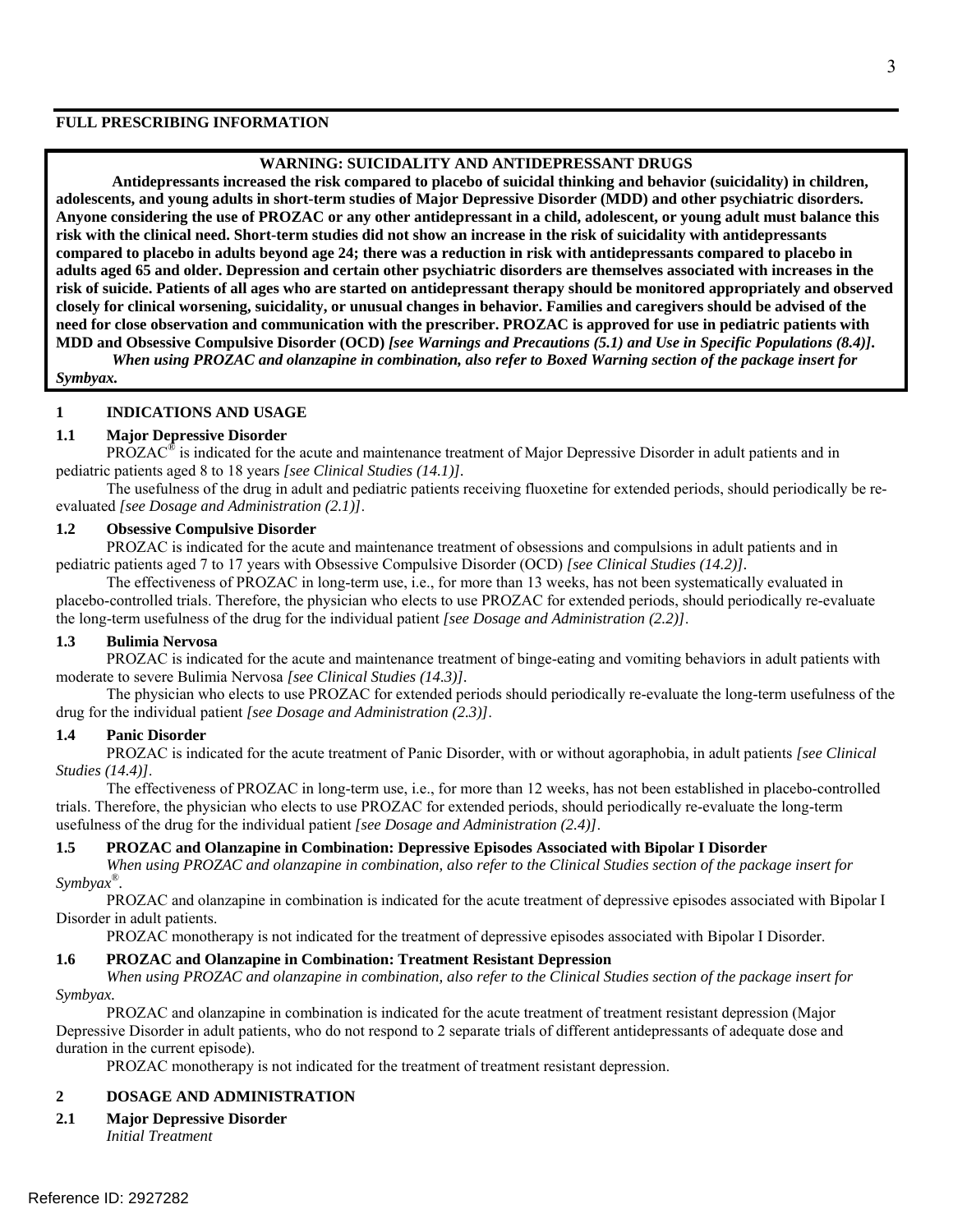*Adult* — In controlled trials used to support the efficacy of fluoxetine, patients were administered morning doses ranging from 20 to 80 mg/day. Studies comparing fluoxetine 20, 40, and 60 mg/day to placebo indicate that 20 mg/day is sufficient to obtain a satisfactory response in Major Depressive Disorder in most cases. Consequently, a dose of 20 mg/day, administered in the morning, is recommended as the initial dose.

A dose increase may be considered after several weeks if insufficient clinical improvement is observed. Doses above 20 mg/day may be administered on a once-a-day (morning) or BID schedule (i.e., morning and noon) and should not exceed a maximum dose of 80 mg/day.

 effectiveness in the treatment of Major Depressive Disorder, patients were administered fluoxetine doses of 10 to 20 mg/day *Pediatric (children and adolescents)* — In the short-term (8 to 9 week) controlled clinical trials of fluoxetine supporting its *[see Clinical Studies (14.1)]*. Treatment should be initiated with a dose of 10 or 20 mg/day. After 1 week at 10 mg/day, the dose should be increased to 20 mg/day.

 However, due to higher plasma levels in lower weight children, the starting and target dose in this group may be 10 mg/day. A dose increase to 20 mg/day may be considered after several weeks if insufficient clinical improvement is observed.

*All patients* — As with other drugs effective in the treatment of Major Depressive Disorder, the full effect may be delayed until 4 weeks of treatment or longer.

*Maintenance/Continuation/Extended Treatment* — It is generally agreed that acute episodes of Major Depressive Disorder require several months or longer of sustained pharmacologic therapy. Whether the dose needed to induce remission is identical to the dose needed to maintain and/or sustain euthymia is unknown.

*Daily Dosing* — Systematic evaluation of PROZAC in adult patients has shown that its efficacy in Major Depressive Disorder is maintained for periods of up to 38 weeks following 12 weeks of open-label acute treatment (50 weeks total) at a dose of 20 mg/day *[see Clinical Studies (14.1)]*.

 with PROZAC 20 mg once daily. However, therapeutic equivalence of PROZAC Weekly given on a once-weekly basis with *Weekly Dosing* — Systematic evaluation of PROZAC<sup>®</sup> Weekly<sup>™</sup> in adult patients has shown that its efficacy in Major Depressive Disorder is maintained for periods of up to 25 weeks with once-weekly dosing following 13 weeks of open-label treatment PROZAC 20 mg given daily for delaying time to relapse has not been established *[see Clinical Studies (14.1)]*.

Weekly dosing with PROZAC Weekly capsules is recommended to be initiated 7 days after the last daily dose of PROZAC 20 mg *[see Clinical Pharmacology (12.3)]*.

If satisfactory response is not maintained with PROZAC Weekly, consider reestablishing a daily dosing regimen *[see Clinical Studies (14.1)]*.

*Switching Patients to a Tricyclic Antidepressant (TCA)* — Dosage of a TCA may need to be reduced, and plasma TCA concentrations may need to be monitored temporarily when fluoxetine is coadministered or has been recently discontinued *[see Drug Interactions (7.9)]*.

*Switching Patients to or from a Monoamine Oxidase Inhibitor (MAOI)* — At least 14 days should elapse between discontinuation of an MAOI and initiation of therapy with PROZAC. In addition, at least 5 weeks, perhaps longer, should be allowed after stopping PROZAC before starting an MAOI *[see Contraindications (4) and Drug Interactions (7.1)]*.

### **2.2 Obsessive Compulsive Disorder**

*Initial Treatment* 

*Adult* — In the controlled clinical trials of fluoxetine supporting its effectiveness in the treatment of OCD, patients were administered fixed daily doses of 20, 40, or 60 mg of fluoxetine or placebo *[see Clinical Studies (14.2)]*. In one of these studies, no dose-response relationship for effectiveness was demonstrated. Consequently, a dose of 20 mg/day, administered in the morning, is recommended as the initial dose. Since there was a suggestion of a possible dose-response relationship for effectiveness in the second study, a dose increase may be considered after several weeks if insufficient clinical improvement is observed. The full therapeutic effect may be delayed until 5 weeks of treatment or longer.

Doses above 20 mg/day may be administered on a once daily (i.e., morning) or BID schedule (i.e., morning and noon). A dose range of 20 to 60 mg/day is recommended; however, doses of up to 80 mg/day have been well tolerated in open studies of OCD. The maximum fluoxetine dose should not exceed 80 mg/day.

 treatment of OCD, patients were administered fluoxetine doses in the range of 10 to 60 mg/day *[see Clinical Studies (14.2)]*. *Pediatric (children and adolescents)* — In the controlled clinical trial of fluoxetine supporting its effectiveness in the

In adolescents and higher weight children, treatment should be initiated with a dose of 10 mg/day. After 2 weeks, the dose should be increased to 20 mg/day. Additional dose increases may be considered after several more weeks if insufficient clinical improvement is observed. A dose range of 20 to 60 mg/day is recommended.

 after several more weeks if insufficient clinical improvement is observed. A dose range of 20 to 30 mg/day is recommended. In lower weight children, treatment should be initiated with a dose of 10 mg/day. Additional dose increases may be considered Experience with daily doses greater than 20 mg is very minimal, and there is no experience with doses greater than 60 mg.

*Maintenance/Continuation Treatment* — While there are no systematic studies that answer the question of how long to continue PROZAC, OCD is a chronic condition and it is reasonable to consider continuation for a responding patient. Although the efficacy of PROZAC after 13 weeks has not been documented in controlled trials, adult patients have been continued in therapy under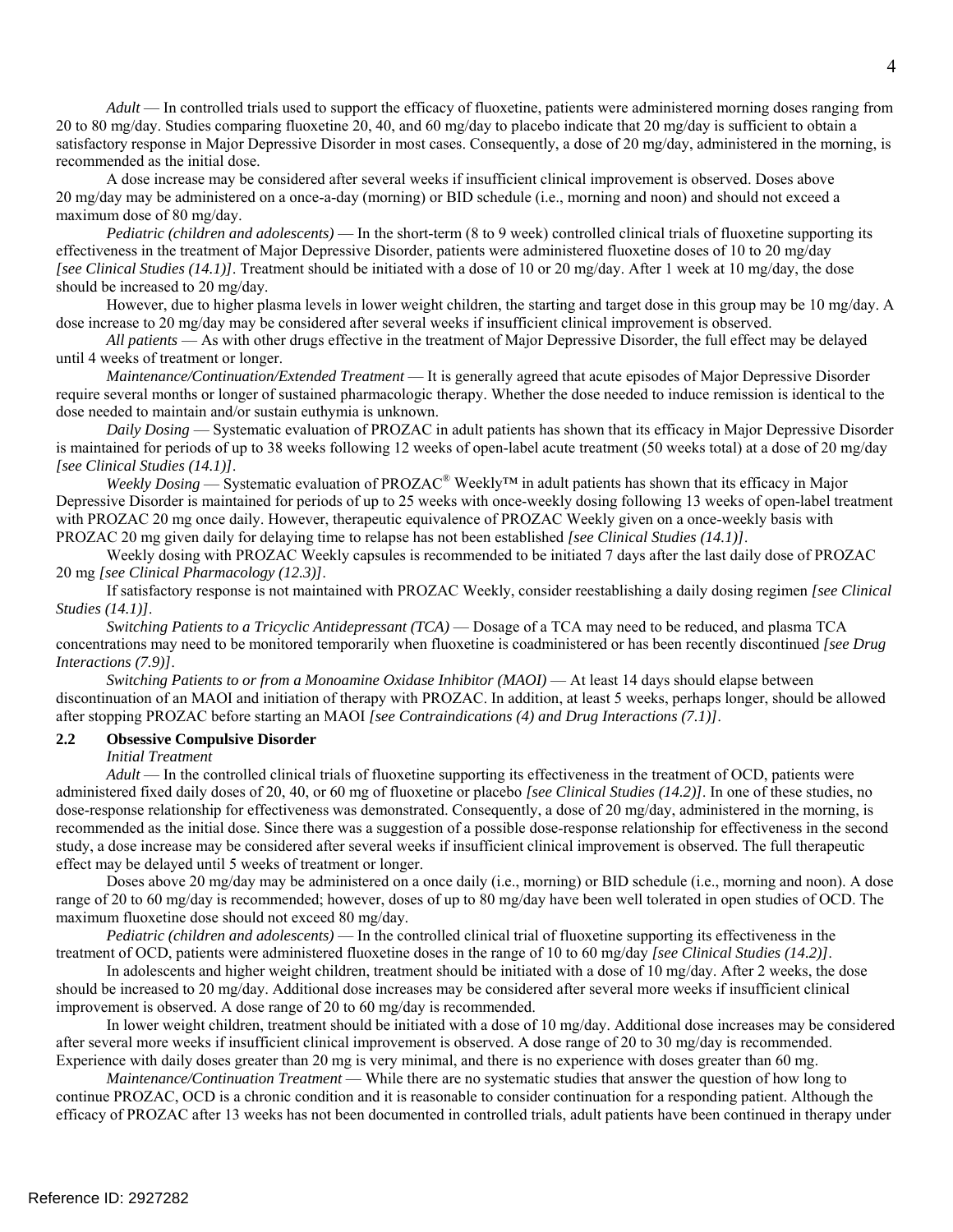double-blind conditions for up to an additional 6 months without loss of benefit. However, dosage adjustments should be made to maintain the patient on the lowest effective dosage, and patients should be periodically reassessed to determine the need for treatment.

#### **2.3 Bulimia Nervosa**

 recommended dose is 60 mg/day, administered in the morning. For some patients it may be advisable to titrate up to this target dose *Initial Treatment* — In the controlled clinical trials of fluoxetine supporting its effectiveness in the treatment of Bulimia Nervosa, patients were administered fixed daily fluoxetine doses of 20 or 60 mg, or placebo *[see Clinical Studies (14.3)]*. Only the 60 mg dose was statistically significantly superior to placebo in reducing the frequency of binge-eating and vomiting. Consequently, the over several days. Fluoxetine doses above 60 mg/day have not been systematically studied in patients with bulimia.

*Maintenance/Continuation Treatment* — Systematic evaluation of continuing PROZAC 60 mg/day for periods of up to 52 weeks in patients with bulimia who have responded while taking PROZAC 60 mg/day during an 8-week acute treatment phase has demonstrated a benefit of such maintenance treatment *[see Clinical Studies (14.3)]*. Nevertheless, patients should be periodically reassessed to determine the need for maintenance treatment.

### **2.4 Panic Disorder**

*Initial Treatment* — In the controlled clinical trials of fluoxetine supporting its effectiveness in the treatment of Panic Disorder, patients were administered fluoxetine doses in the range of 10 to 60 mg/day *[see Clinical Studies (14.4)]*. Treatment should be initiated with a dose of 10 mg/day. After one week, the dose should be increased to 20 mg/day. The most frequently administered dose in the 2 flexible-dose clinical trials was 20 mg/day.

A dose increase may be considered after several weeks if no clinical improvement is observed. Fluoxetine doses above 60 mg/day have not been systematically evaluated in patients with Panic Disorder.

*Maintenance/Continuation Treatment* — While there are no systematic studies that answer the question of how long to continue PROZAC, panic disorder is a chronic condition and it is reasonable to consider continuation for a responding patient. Nevertheless, patients should be periodically reassessed to determine the need for continued treatment.

#### **2.5 PROZAC and Olanzapine in Combination: Depressive Episodes Associated with Bipolar I Disorder**

*When using PROZAC and olanzapine in combination, also refer to the Clinical Studies section of the package insert for Symbyax*.

 Fluoxetine should be administered in combination with oral olanzapine once daily in the evening, without regard to meals, generally beginning with 5 mg of oral olanzapine and 20 mg of fluoxetine. Dosage adjustments, if indicated, can be made according to efficacy and tolerability within dose ranges of fluoxetine 20 to 50 mg and oral olanzapine 5 to 12.5 mg. Antidepressant efficacy was demonstrated with olanzapine and fluoxetine in combination with a dose range of olanzapine 6 to 12 mg and fluoxetine 25 to 50 mg.

 day and 12 mg/50 mg (olanzapine/fluoxetine) per day. The following table demonstrates the appropriate individual component doses Safety and efficacy of fluoxetine in combination with olanzapine was determined in clinical trials supporting approval of Symbyax (fixed-dose combination of olanzapine and fluoxetine). Symbyax is dosed between 3 mg/25 mg (olanzapine/fluoxetine) per of PROZAC and olanzapine versus Symbyax. Dosage adjustments, if indicated, should be made with the individual components according to efficacy and tolerability.

| For                               | <b>Use in Combination</b> |               |  |  |
|-----------------------------------|---------------------------|---------------|--|--|
| <b>Symbyax</b>                    | <b>Olanzapine</b>         | <b>PROZAC</b> |  |  |
| (mg/day)                          | (mg/day)                  | (mg/day)      |  |  |
| 3 mg olanzapine/25 mg fluoxetine  |                           | 20            |  |  |
| 6 mg olanzapine/25 mg fluoxetine  |                           | 20            |  |  |
| 12 mg olanzapine/25 mg fluoxetine | $10+2.5$                  | 20            |  |  |
| 6 mg olanzapine/50 mg fluoxetine  |                           | $40+10$       |  |  |
| 12 mg olanzapine/50 mg fluoxetine | $10+2.5$                  | $40+10$       |  |  |

#### Table 1: Approximate Dose Correspondence Between Symbyax<sup>1</sup> and the Combination of PROZAC and Olanzapine

 $\frac{1}{2}$  Symbyax (olanzapine/fluoxetine HCL) is a fixed-dose combination of PROZAC and olanzapine.

While there is no body of evidence to answer the question of how long a patient treated with PROZAC and olanzapine in combination should remain on it, it is generally accepted that Bipolar I Disorder, including the depressive episodes associated with Bipolar I Disorder, is a chronic illness requiring chronic treatment. The physician should periodically re-examine the need for continued pharmacotherapy.

Safety of coadministration of doses above 18 mg olanzapine with 75 mg fluoxetine has not been evaluated in clinical studies. PROZAC monotherapy is not indicated for the treatment of depressive episodes associated with Bipolar I Disorder.

#### **2.6 PROZAC and Olanzapine in Combination: Treatment Resistant Depression**

*When using PROZAC and olanzapine in combination, also refer to the Clinical Studies section of the package insert for Symbyax.* 

 Fluoxetine should be administered in combination with oral olanzapine once daily in the evening, without regard to meals, generally beginning with 5 mg of oral olanzapine and 20 mg of fluoxetine. Dosage adjustments, if indicated, can be made according to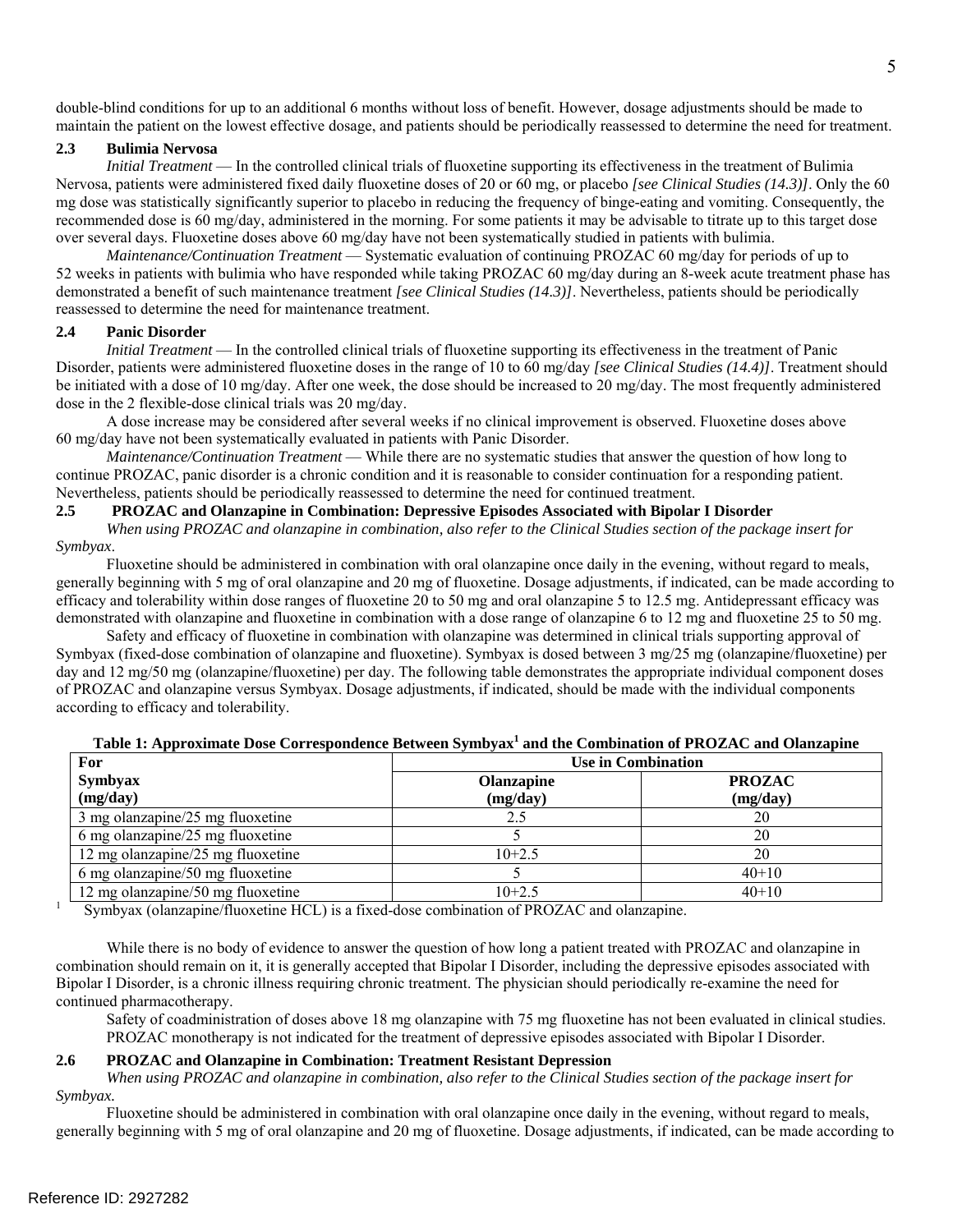efficacy and tolerability within dose ranges of fluoxetine 20 to 50 mg and oral olanzapine 5 to 20 mg. Antidepressant efficacy was demonstrated with olanzapine and fluoxetine in combination with a dose range of olanzapine 6 to 18 mg and fluoxetine 25 to 50 mg.

 day and 12 mg/50 mg (olanzapine/fluoxetine) per day. Table 1 demonstrates the appropriate individual component doses of PROZAC Safety and efficacy of fluoxetine in combination with olanzapine was determined in clinical trials supporting approval of Symbyax (fixed dose combination of olanzapine and fluoxetine). Symbyax is dosed between 3 mg/25 mg (olanzapine/fluoxetine) per and olanzapine versus Symbyax. Dosage adjustments, if indicated, should be made with the individual components according to efficacy and tolerability.

While there is no body of evidence to answer the question of how long a patient treated with PROZAC and olanzapine in combination should remain on it, it is generally accepted that treatment resistant depression (Major Depressive Disorder in adult patients who do not respond to 2 separate trials of different antidepressants of adequate dose and duration in the current episode) is a chronic illness requiring chronic treatment. The physician should periodically re-examine the need for continued pharmacotherapy.

Safety of coadministration of doses above 18 mg olanzapine with 75 mg fluoxetine has not been evaluated in clinical studies.

PROZAC monotherapy is not indicated for the treatment of treatment resistant depression (Major Depressive Disorder in patients who do not respond to 2 antidepressants of adequate dose and duration in the current episode).

#### **2.7 Dosing in Specific Populations**

*Treatment of Pregnant Women during the Third Trimester* — When treating pregnant women with PROZAC during the third trimester, the physician should carefully consider the potential risks and potential benefits of treatment. Neonates exposed to SNRIs or SSRIs late in the third trimester have developed complications requiring prolonged hospitalization, respiratory support, and tube feeding. The physician may consider tapering PROZAC in the third trimester *[see Use in Specific Populations (8.1)]*.

*Geriatric* — A lower or less frequent dosage should be considered for the elderly *[see Use in Specific Populations (8.5)*] *Hepatic Impairment* — As with many other medications, a lower or less frequent dosage should be used in patients with hepatic impairment *[see Clinical Pharmacology (12.4) and Use in Specific Populations (8.6)].* 

 *Concomitant Illness* — Patients with concurrent disease or on multiple concomitant medications may require dosage adjustments *[see Clinical Pharmacology (12.4) and Warnings and Precautions (5.10)]*.

 *PROZAC and Olanzapine in Combination* — The starting dose of oral olanzapine 2.5 to 5 mg with fluoxetine 20 mg should combination of factors that may slow the metabolism of olanzapine or fluoxetine in combination (female gender, geriatric age, non- in patients who exhibit a combination of factors that may slow metabolism. When indicated, dose escalation should be performed with be used for patients with a predisposition to hypotensive reactions, patients with hepatic impairment, or patients who exhibit a smoking status), or those patients who may be pharmacodynamically sensitive to olanzapine. Dosing modifications may be necessary caution in these patients. PROZAC and olanzapine in combination have not been systematically studied in patients over 65 years of age or in patients less than 18 years of age *[see Warnings and Precautions (5.14) and Drug Interactions (7.9)]*.

#### **2.8 Discontinuation of Treatment**

Symptoms associated with discontinuation of fluoxetine, SNRIs, and SSRIs, have been reported *[see Warnings and Precautions (5.13)]*.

#### **3 DOSAGE FORMS AND STRENGTHS**

- 10 mg Pulvule is an opaque green cap and opaque green body, imprinted with DISTA 3104 on the cap and Prozac 10 mg on the body
- 20 mg Pulvule is an opaque green cap and opaque yellow body, imprinted with DISTA 3105 on the cap and Prozac 20 mg on the body
- 40 mg Pulvule is an opaque green cap and opaque orange body, imprinted with DISTA 3107 on the cap and Prozac 40 mg on the body
- 90 mg Prozac Weekly™ Capsule is an opaque green cap and clear body containing discretely visible white pellets through the clear body of the capsule, imprinted with Lilly on the cap and 3004 and 90 mg on the body

#### **4 CONTRAINDICATIONS**

*When using PROZAC and olanzapine in combination, also refer to the Contraindications section of the package insert for Symbyax.* 

The use of PROZAC is contraindicated with the following:

- Monoamine Oxidase Inhibitors *[see Drug Interactions (7.1)]*
- Pimozide *[see Drug Interactions (7.9)]*
- Thioridazine *[see Drug Interactions (7.9)]*

#### **5 WARNINGS AND PRECAUTIONS**

*When using PROZAC and olanzapine in combination, also refer to the Warnings and Precautions section of the package insert for Symbyax.* 

#### **5.1 Clinical Worsening and Suicide Risk**

Patients with Major Depressive Disorder (MDD), both adult and pediatric, may experience worsening of their depression and/or the emergence of suicidal ideation and behavior (suicidality) or unusual changes in behavior, whether or not they are taking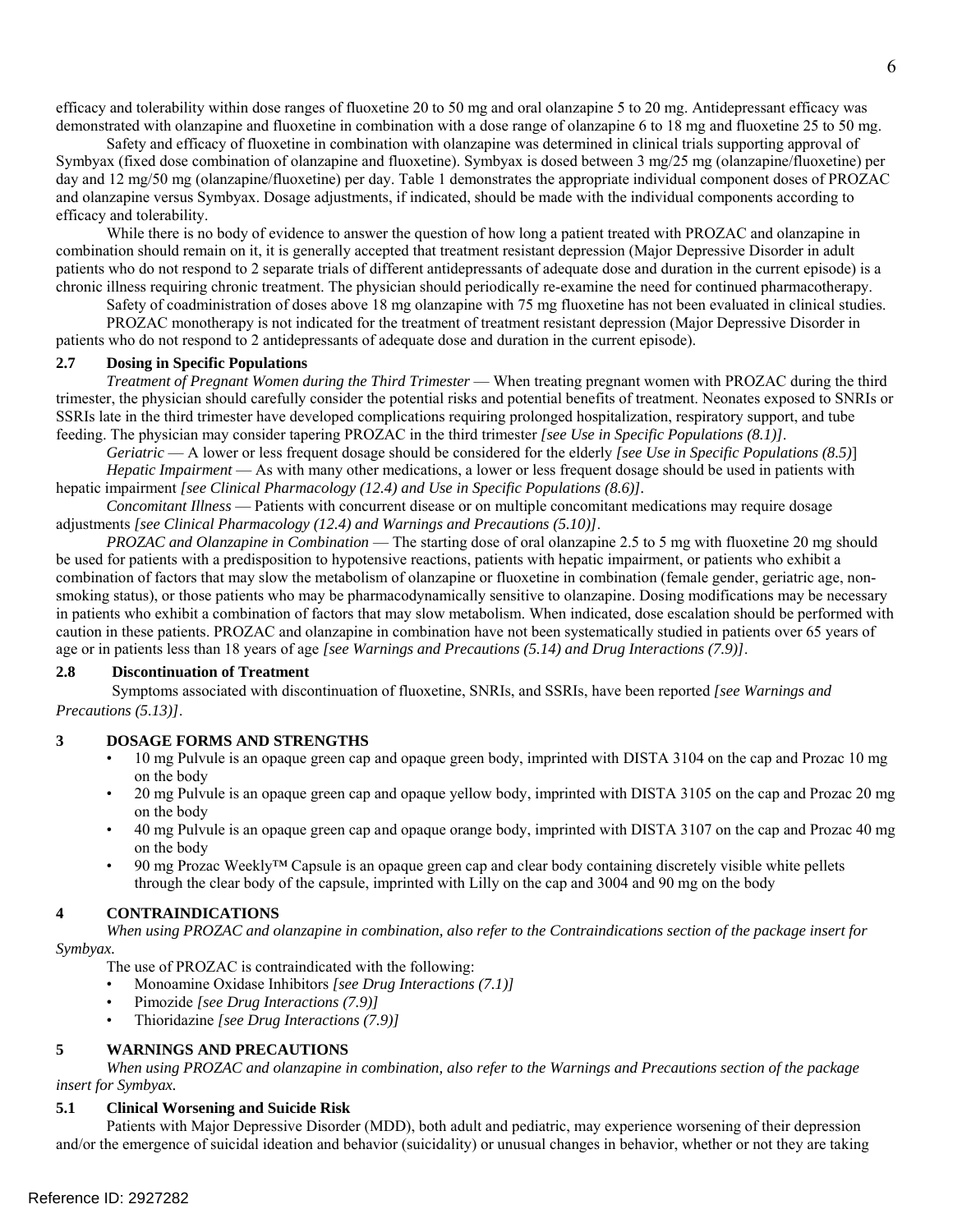antidepressant medications, and this risk may persist until significant remission occurs. Suicide is a known risk of depression and certain other psychiatric disorders, and these disorders themselves are the strongest predictors of suicide. There has been a long-standing concern, however, that antidepressants may have a role in inducing worsening of depression and the emergence of suicidality in certain patients during the early phases of treatment. Pooled analyses of short-term placebo-controlled trials of antidepressant drugs (SSRIs and others) showed that these drugs increase the risk of suicidal thinking and behavior (suicidality) in children, adolescents, and young adults (ages 18-24) with Major Depressive Disorder (MDD) and other psychiatric disorders. Short-term studies did not show an increase in the risk of suicidality with antidepressants compared to placebo in adults beyond age 24; there was a reduction with antidepressants compared to placebo in adults aged 65 and older.

The pooled analyses of placebo-controlled trials in children and adolescents with MDD, Obsessive Compulsive Disorder (OCD), or other psychiatric disorders included a total of 24 short-term trials of 9 antidepressant drugs in over 4400 patients. The pooled analyses of placebo-controlled trials in adults with MDD or other psychiatric disorders included a total of 295 short-term trials (median duration of 2 months) of 11 antidepressant drugs in over 77,000 patients. There was considerable variation in risk of suicidality among drugs, but a tendency toward an increase in the younger patients for almost all drugs studied. There were differences in absolute risk of suicidality across the different indications, with the highest incidence in MDD. The risk differences (drug versus placebo), however, were relatively stable within age strata and across indications. These risk differences (drug-placebo difference in the number of cases of suicidality per 1000 patients treated) are provided in Table 2.

| <b>Age Range</b> | Drug-Placebo Difference in Number of Cases of Suicidality<br>per 1000 Patients Treated |  |
|------------------|----------------------------------------------------------------------------------------|--|
|                  | Increases Compared to Placebo                                                          |  |
| $<$ 18           | 14 additional cases                                                                    |  |
| $18-24$          | 5 additional cases                                                                     |  |
|                  | Decreases Compared to Placebo                                                          |  |
| 25-64            | 1 fewer case                                                                           |  |
| $\geq 65$        | 6 fewer cases                                                                          |  |

### **Table 2: Suicidality per 1000 Patients Treated**

No suicides occurred in any of the pediatric trials. There were suicides in the adult trials, but the number was not sufficient to reach any conclusion about drug effect on suicide.

It is unknown whether the suicidality risk extends to longer-term use, i.e., beyond several months. However, there is substantial evidence from placebo-controlled maintenance trials in adults with depression that the use of antidepressants can delay the recurrence of depression.

 **of drug therapy, or at times of dose changes, either increases or decreases. All patients being treated with antidepressants for any indication should be monitored appropriately and observed closely for clinical worsening, suicidality, and unusual changes in behavior, especially during the initial few months of a course** 

The following symptoms, anxiety, agitation, panic attacks, insomnia, irritability, hostility, aggressiveness, impulsivity, akathisia (psychomotor restlessness), hypomania, and mania, have been reported in adult and pediatric patients being treated with antidepressants for Major Depressive Disorder as well as for other indications, both psychiatric and nonpsychiatric. Although a causal link between the emergence of such symptoms and either the worsening of depression and/or the emergence of suicidal impulses has not been established, there is concern that such symptoms may represent precursors to emerging suicidality.

 patients whose depression is persistently worse, or who are experiencing emergent suicidality or symptoms that might be precursors to Consideration should be given to changing the therapeutic regimen, including possibly discontinuing the medication, in worsening depression or suicidality, especially if these symptoms are severe, abrupt in onset, or were not part of the patient's presenting symptoms.

If the decision has been made to discontinue treatment, medication should be tapered, as rapidly as is feasible, but with recognition that abrupt discontinuation can be associated with certain symptoms *[see Warnings and Precautions (5.13)]*.

with good patient management, in order to reduce the risk of overdose. **Families and caregivers of patients being treated with antidepressants for Major Depressive Disorder or other indications, both psychiatric and nonpsychiatric, should be alerted about the need to monitor patients for the emergence of agitation, irritability, unusual changes in behavior, and the other symptoms described above, as well as the emergence of suicidality, and to report such symptoms immediately to health care providers. Such monitoring should include daily observation by families and caregivers.** Prescriptions for PROZAC should be written for the smallest quantity of capsules consistent

It should be noted that PROZAC is approved in the pediatric population only for Major Depressive Disorder and Obsessive Compulsive Disorder. Safety and effectiveness of PROZAC and olanzapine in combination in patients less than 18 years of age have not been established.

#### **5.2 Serotonin Syndrome or Neuroleptic Malignant Syndrome (NMS)-like Reactions**

The development of a potentially life-threatening serotonin syndrome or neuroleptic malignant syndrome (NMS)-like reactions have been reported with SNRIs and SSRIs alone, including PROZAC treatment, but particularly with concomitant use of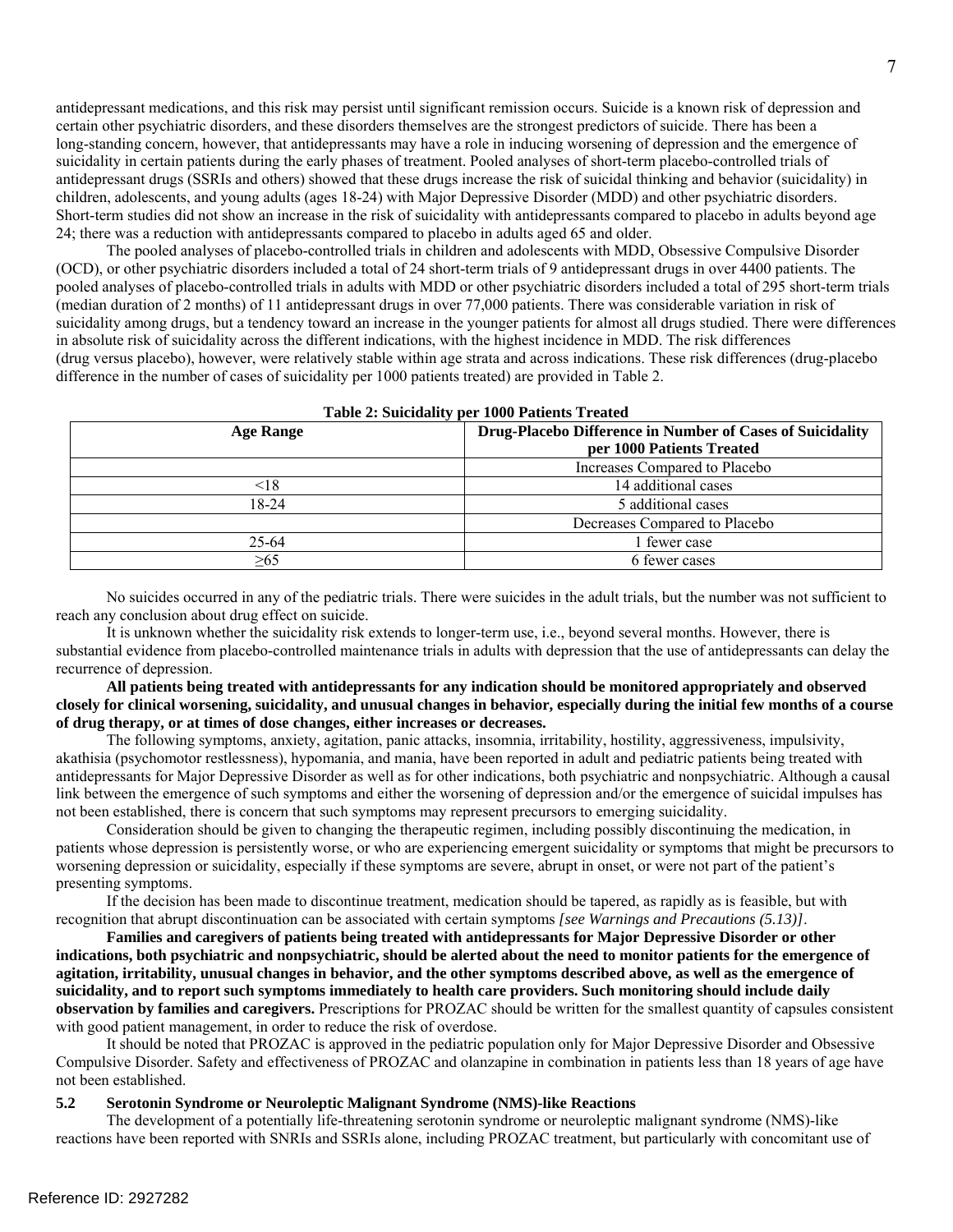serotonergic drugs (including triptans), with drugs which impair metabolism of serotonin (including MAOIs), or with antipsychotics incoordination), and/or gastrointestinal symptoms (e.g., nausea, vomiting, diarrhea). Serotonin syndrome, in its most severe form, can or other dopamine antagonists. Serotonin syndrome symptoms may include mental status changes (e.g., agitation, hallucinations, coma), autonomic instability (e.g., tachycardia, labile blood pressure, hyperthermia), neuromuscular aberrations (e.g., hyperreflexia, resemble neuroleptic malignant syndrome which includes hyperthermia, muscle rigidity, autonomic instability with possible rapid fluctuation of vital signs, and mental status changes. Patients should be monitored for the emergence of serotonin syndrome or NMSlike signs and symptoms.

The concomitant use of PROZAC with MAOIs intended to treat depression is contraindicated *[see Contraindications (4) and Drug Interactions (7.1)]*.

If concomitant treatment of PROZAC with a 5-hydroxytryptamine receptor agonist (triptan) is clinically warranted, careful observation of the patient is advised, particularly during treatment initiation and dose increases *[see Drug Interactions (7.4)]*.

The concomitant use of PROZAC with serotonin precursors (such as tryptophan) is not recommended *[see Drug Interactions (7.3)]*.

Treatment with fluoxetine and any concomitant serotonergic or antidopaminergic agents, including antipsychotics, should be discontinued immediately if the above reactions occur and supportive symptomatic treatment should be initiated.

#### **5.3 Allergic Reactions and Rash**

In US fluoxetine clinical trials, 7% of 10,782 patients developed various types of rashes and/or urticaria. Among the cases of rash and/or urticaria reported in premarketing clinical trials, almost a third were withdrawn from treatment because of the rash and/or systemic signs or symptoms associated with the rash. Clinical findings reported in association with rash include fever, leukocytosis, arthralgias, edema, carpal tunnel syndrome, respiratory distress, lymphadenopathy, proteinuria, and mild transaminase elevation. Most patients improved promptly with discontinuation of fluoxetine and/or adjunctive treatment with antihistamines or steroids, and all patients experiencing these reactions were reported to recover completely.

In premarketing clinical trials, 2 patients are known to have developed a serious cutaneous systemic illness. In neither patient was there an unequivocal diagnosis, but one was considered to have a leukocytoclastic vasculitis, and the other, a severe desquamating syndrome that was considered variously to be a vasculitis or erythema multiforme. Other patients have had systemic syndromes suggestive of serum sickness.

 developed in patients with rash. Although these reactions are rare, they may be serious, involving the lung, kidney, or liver. Death has Since the introduction of PROZAC, systemic reactions, possibly related to vasculitis and including lupus-like syndrome, have been reported to occur in association with these systemic reactions.

Anaphylactoid reactions, including bronchospasm, angioedema, laryngospasm, and urticaria alone and in combination, have been reported.

Pulmonary reactions, including inflammatory processes of varying histopathology and/or fibrosis, have been reported rarely. These reactions have occurred with dyspnea as the only preceding symptom.

Whether these systemic reactions and rash have a common underlying cause or are due to different etiologies or pathogenic processes is not known. Furthermore, a specific underlying immunologic basis for these reactions has not been identified. Upon the appearance of rash or of other possibly allergic phenomena for which an alternative etiology cannot be identified, PROZAC should be discontinued.

#### **5.4 Screening Patients for Bipolar Disorder and Monitoring for Mania/Hypomania**

 mixed/manic episode in patients at risk for Bipolar Disorder. Whether any of the symptoms described for clinical worsening and A major depressive episode may be the initial presentation of Bipolar Disorder. It is generally believed (though not established in controlled trials) that treating such an episode with an antidepressant alone may increase the likelihood of precipitation of a suicide risk represent such a conversion is unknown. However, prior to initiating treatment with an antidepressant, patients with depressive symptoms should be adequately screened to determine if they are at risk for Bipolar Disorder; such screening should include a detailed psychiatric history, including a family history of suicide, Bipolar Disorder, and depression. It should be noted that PROZAC and olanzapine in combination is approved for the acute treatment of depressive episodes associated with Bipolar I Disorder [*see Warnings and Precautions section of the package insert for Symbyax*]. PROZAC monotherapy is not indicated for the treatment of depressive episodes associated with Bipolar I Disorder.

In US placebo-controlled clinical trials for Major Depressive Disorder, mania/hypomania was reported in 0.1% of patients treated with PROZAC and 0.1% of patients treated with placebo. Activation of mania/hypomania has also been reported in a small proportion of patients with Major Affective Disorder treated with other marketed drugs effective in the treatment of Major Depressive Disorder *[see Use in Specific Populations (8.4)]*.

In US placebo-controlled clinical trials for OCD, mania/hypomania was reported in 0.8% of patients treated with PROZAC and no patients treated with placebo. No patients reported mania/hypomania in US placebo-controlled clinical trials for bulimia. In US PROZAC clinical trials, 0.7% of 10,782 patients reported mania/hypomania *[see Use in Specific Populations (8.4)]*.

### **5.5 Seizures**

In US placebo-controlled clinical trials for Major Depressive Disorder, convulsions (or reactions described as possibly having been seizures) were reported in 0.1% of patients treated with PROZAC and 0.2% of patients treated with placebo. No patients reported convulsions in US placebo-controlled clinical trials for either OCD or bulimia. In US PROZAC clinical trials, 0.2% of 10,782 patients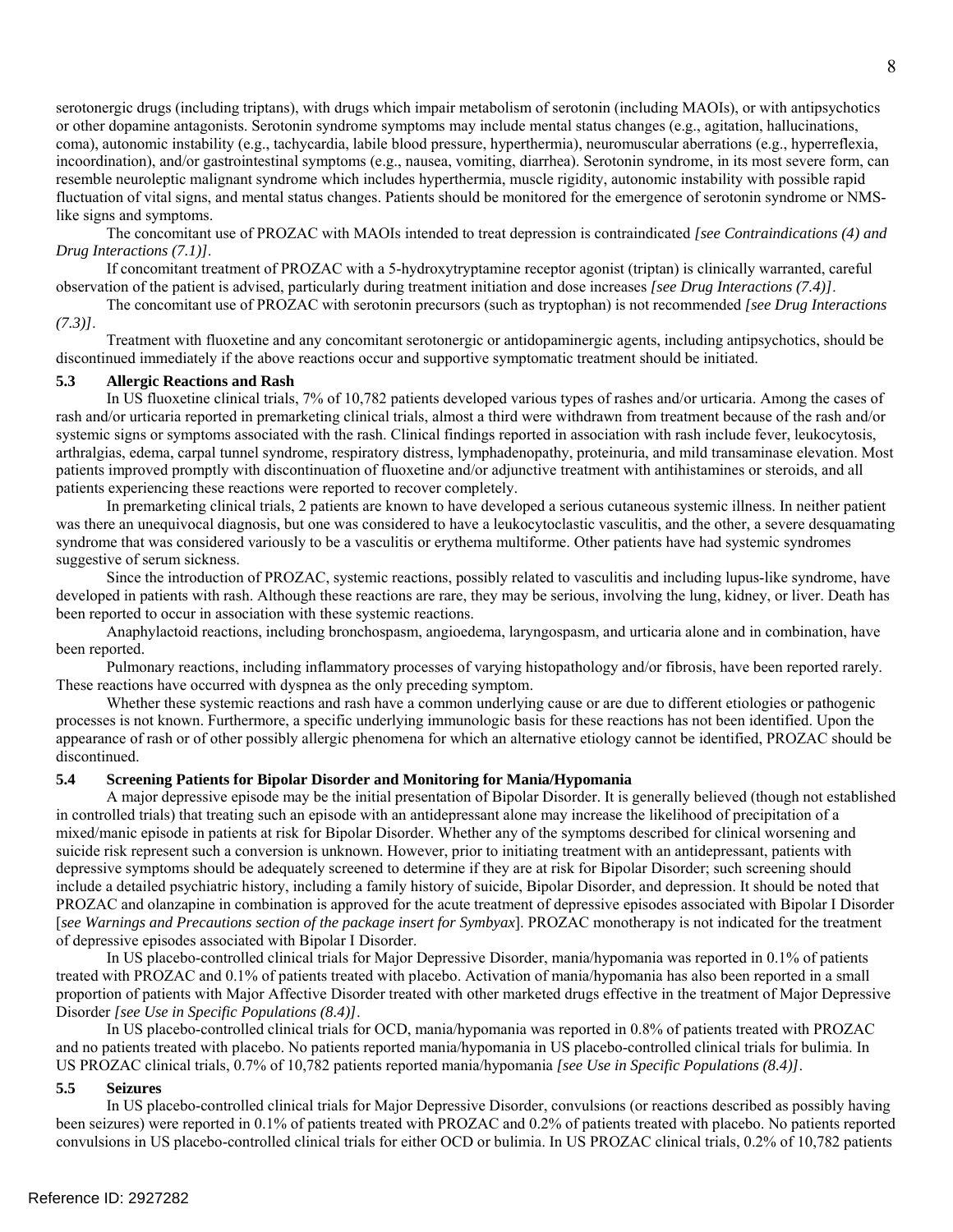reported convulsions. The percentage appears to be similar to that associated with other marketed drugs effective in the treatment of Major Depressive Disorder. PROZAC should be introduced with care in patients with a history of seizures.

#### **5.6 Altered Appetite and Weight**

Significant weight loss, especially in underweight depressed or bulimic patients, may be an undesirable result of treatment with PROZAC.

In US placebo-controlled clinical trials for Major Depressive Disorder, 11% of patients treated with PROZAC and 2% of patients treated with placebo reported anorexia (decreased appetite). Weight loss was reported in 1.4% of patients treated with PROZAC and in 0.5% of patients treated with placebo. However, only rarely have patients discontinued treatment with PROZAC because of anorexia or weight loss *[see Use in Specific Populations (8.4)]*.

In US placebo-controlled clinical trials for OCD, 17% of patients treated with PROZAC and 10% of patients treated with placebo reported anorexia (decreased appetite). One patient discontinued treatment with PROZAC because of anorexia *[see Use in Specific Populations (8.4)]*.

In US placebo-controlled clinical trials for Bulimia Nervosa, 8% of patients treated with PROZAC 60 mg and 4% of patients treated with placebo reported anorexia (decreased appetite). Patients treated with PROZAC 60 mg on average lost 0.45 kg compared with a gain of 0.16 kg by patients treated with placebo in the 16-week double-blind trial. Weight change should be monitored during therapy.

#### **5.7 Abnormal Bleeding**

SNRIs and SSRIs, including fluoxetine, may increase the risk of bleeding reactions. Concomitant use of aspirin, nonsteroidal anti-inflammatory drugs, warfarin, and other anti-coagulants may add to this risk. Case reports and epidemiological studies (casecontrol and cohort design) have demonstrated an association between use of drugs that interfere with serotonin reuptake and the occurrence of gastrointestinal bleeding. Bleeding reactions related to SNRIs and SSRIs use have ranged from ecchymoses, hematomas, epistaxis, and petechiae to life-threatening hemorrhages.

Patients should be cautioned about the risk of bleeding associated with the concomitant use of fluoxetine and NSAIDs, aspirin, warfarin, or other drugs that affect coagulation *[see Drug Interactions (7.6)]*.

#### **5.8 Hyponatremia**

 Hyponatremia has been reported during treatment with SNRIs and SSRIs, including PROZAC. In many cases, this hyponatremia appears to be the result of the syndrome of inappropriate antidiuretic hormone secretion (SIADH). Cases with serum sodium lower than 110 mmol/L have been reported and appeared to be reversible when PROZAC was discontinued. Elderly patients may be at greater risk of developing hyponatremia with SNRIs and SSRIs. Also, patients taking diuretics or who are otherwise volume depleted may be at greater risk *[see Use in Specific Populations (8.5)]*. Discontinuation of PROZAC should be considered in patients with symptomatic hyponatremia and appropriate medical intervention should be instituted.

 Signs and symptoms of hyponatremia include headache, difficulty concentrating, memory impairment, confusion, weakness, and unsteadiness, which may lead to falls. More severe and/or acute cases have been associated with hallucination, syncope, seizure, coma, respiratory arrest, and death.

#### **5.9 Anxiety and Insomnia**

In US placebo-controlled clinical trials for Major Depressive Disorder, 12% to 16% of patients treated with PROZAC and 7% to 9% of patients treated with placebo reported anxiety, nervousness, or insomnia.

In US placebo-controlled clinical trials for OCD, insomnia was reported in 28% of patients treated with PROZAC and in 22% of patients treated with placebo. Anxiety was reported in 14% of patients treated with PROZAC and in 7% of patients treated with placebo.

In US placebo-controlled clinical trials for Bulimia Nervosa, insomnia was reported in 33% of patients treated with PROZAC 60 mg, and 13% of patients treated with placebo. Anxiety and nervousness were reported, respectively, in 15% and 11% of patients treated with PROZAC 60 mg and in 9% and 5% of patients treated with placebo.

Among the most common adverse reactions associated with discontinuation (incidence at least twice that for placebo and at least 1% for PROZAC in clinical trials collecting only a primary reaction associated with discontinuation) in US placebo-controlled fluoxetine clinical trials were anxiety (2% in OCD), insomnia (1% in combined indications and 2% in bulimia), and nervousness (1% in Major Depressive Disorder) *[see Table 5]*.

#### **5.10 Use in Patients with Concomitant Illness**

Clinical experience with PROZAC in patients with concomitant systemic illness is limited. Caution is advisable in using PROZAC in patients with diseases or conditions that could affect metabolism or hemodynamic responses.

*Cardiovascular* — Fluoxetine has not been evaluated or used to any appreciable extent in patients with a recent history of myocardial infarction or unstable heart disease. Patients with these diagnoses were systematically excluded from clinical studies during the product's premarket testing. However, the electrocardiograms of 312 patients who received PROZAC in double-blind trials were retrospectively evaluated; no conduction abnormalities that resulted in heart block were observed. The mean heart rate was reduced by approximately 3 beats/min.

 therapy with PROZAC, and hyperglycemia has developed following discontinuation of the drug. As is true with many other types of *Glycemic Control* — In patients with diabetes, PROZAC may alter glycemic control. Hypoglycemia has occurred during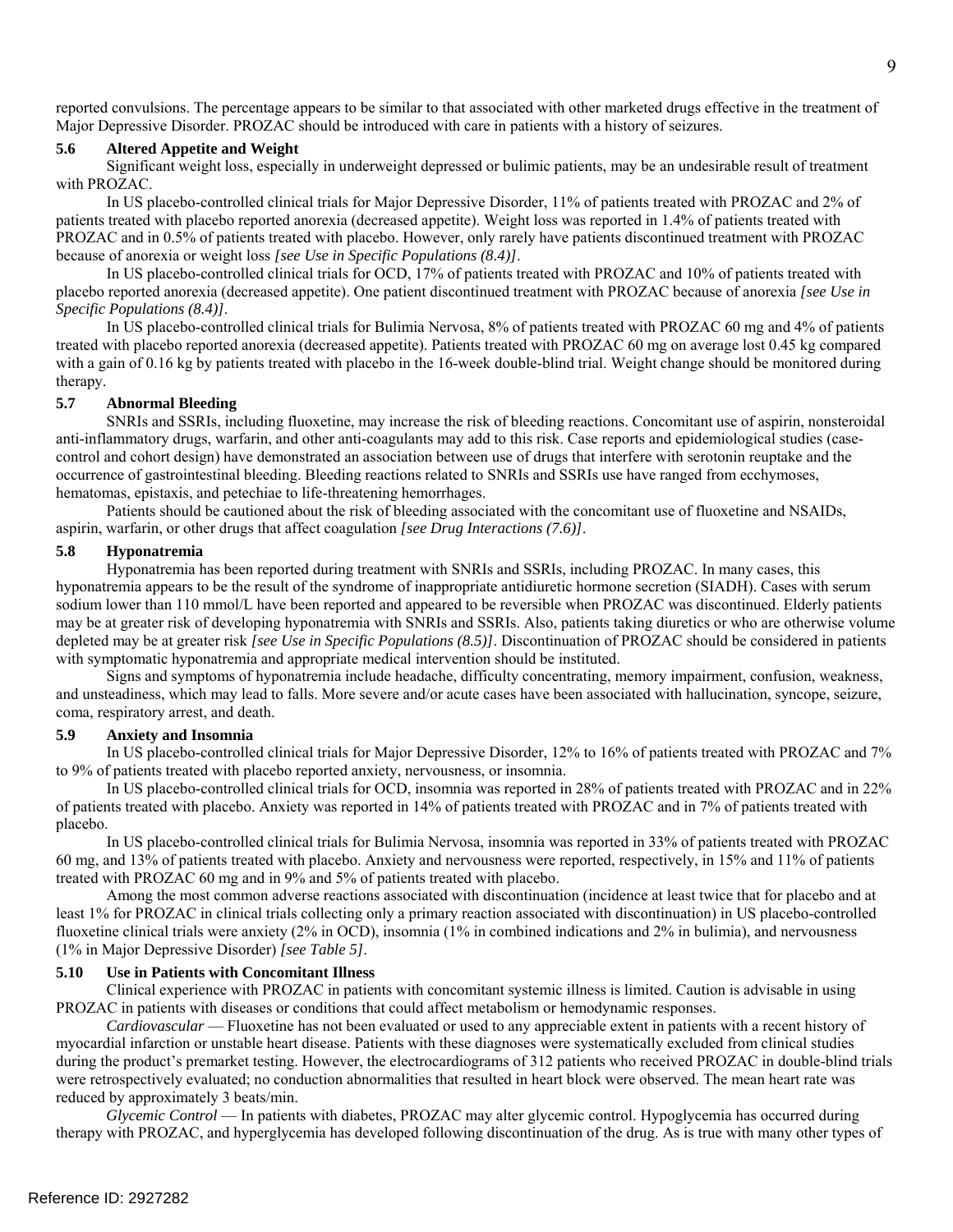medication when taken concurrently by patients with diabetes, insulin and/or oral hypoglycemic, dosage may need to be adjusted when therapy with PROZAC is instituted or discontinued.

### **5.11 Potential for Cognitive and Motor Impairment**

As with any CNS-active drug, PROZAC has the potential to impair judgment, thinking, or motor skills. Patients should be cautioned about operating hazardous machinery, including automobiles, until they are reasonably certain that the drug treatment does not affect them adversely.

#### **5.12 Long Elimination Half-Life**

Because of the long elimination half-lives of the parent drug and its major active metabolite, changes in dose will not be fully reflected in plasma for several weeks, affecting both strategies for titration to final dose and withdrawal from treatment. This is of potential consequence when drug discontinuation is required or when drugs are prescribed that might interact with fluoxetine and norfluoxetine following the discontinuation of fluoxetine *[see Clinical Pharmacology (12.3)]*.

#### **5.13 Discontinuation of Treatment**

 the conclusion of therapy which may minimize the risk of discontinuation symptoms with this drug. During marketing of PROZAC, SNRIs, and SSRIs, there have been spontaneous reports of adverse reactions occurring upon discontinuation of these drugs, particularly when abrupt, including the following: dysphoric mood, irritability, agitation, dizziness, sensory disturbances (e.g., paresthesias such as electric shock sensations), anxiety, confusion, headache, lethargy, emotional lability, insomnia, and hypomania. While these reactions are generally self-limiting, there have been reports of serious discontinuation symptoms. Patients should be monitored for these symptoms when discontinuing treatment with PROZAC. A gradual reduction in the dose rather than abrupt cessation is recommended whenever possible. If intolerable symptoms occur following a decrease in the dose or upon discontinuation of treatment, then resuming the previously prescribed dose may be considered. Subsequently, the physician may continue decreasing the dose but at a more gradual rate. Plasma fluoxetine and norfluoxetine concentration decrease gradually at

### **5.14 PROZAC and Olanzapine in Combination**

 insert for Symbyax. When using PROZAC and olanzapine in combination, also refer to the Warnings and Precautions section of the package

### **6 ADVERSE REACTIONS**

*When using PROZAC and olanzapine in combination, also refer to the Adverse Reactions section of the package insert for Symbyax.* 

#### **6.1 Clinical Trials Experience**

Because clinical trials are conducted under widely varying conditions, adverse reaction rates observed in the clinical trials of a drug cannot be directly compared to rates in the clinical trials of another drug and may not reflect or predict the rates observed in practice.

Multiple doses of PROZAC have been administered to 10,782 patients with various diagnoses in US clinical trials. In addition, there have been 425 patients administered PROZAC in panic clinical trials. Adverse reactions were recorded by clinical investigators using descriptive terminology of their own choosing. Consequently, it is not possible to provide a meaningful estimate of the proportion of individuals experiencing adverse reactions without first grouping similar types of reactions into a limited (i.e., reduced) number of standardized reaction categories.

 therapy following baseline evaluation. It is important to emphasize that reactions reported during therapy were not necessarily caused In the tables and tabulations that follow, COSTART Dictionary terminology has been used to classify reported adverse reactions. The stated frequencies represent the proportion of individuals who experienced, at least once, a treatment-emergent adverse reaction of the type listed. A reaction was considered treatment-emergent if it occurred for the first time or worsened while receiving by it.

The prescriber should be aware that the figures in the tables and tabulations cannot be used to predict the incidence of side effects in the course of usual medical practice where patient characteristics and other factors differ from those that prevailed in the clinical trials. Similarly, the cited frequencies cannot be compared with figures obtained from other clinical investigations involving different treatments, uses, and investigators. The cited figures, however, do provide the prescribing physician with some basis for estimating the relative contribution of drug and nondrug factors to the side effect incidence rate in the population studied.

 controlled trials. Table 5 enumerates treatment-emergent adverse reactions that occurred in 2% or more patients treated with PROZAC *Incidence in Major Depressive Disorder, OCD, bulimia, and Panic Disorder placebo-controlled clinical trials (excluding data from extensions of trials)* — Table 3 enumerates the most common treatment-emergent adverse reactions associated with the use of PROZAC (incidence of at least 5% for PROZAC and at least twice that for placebo within at least 1 of the indications) for the treatment of Major Depressive Disorder, OCD, and bulimia in US controlled clinical trials and Panic Disorder in US plus non-US and with incidence greater than placebo who participated in US Major Depressive Disorder, OCD, and bulimia controlled clinical trials and US plus non-US Panic Disorder controlled clinical trials. Table 4 provides combined data for the pool of studies that are provided separately by indication in Table 3.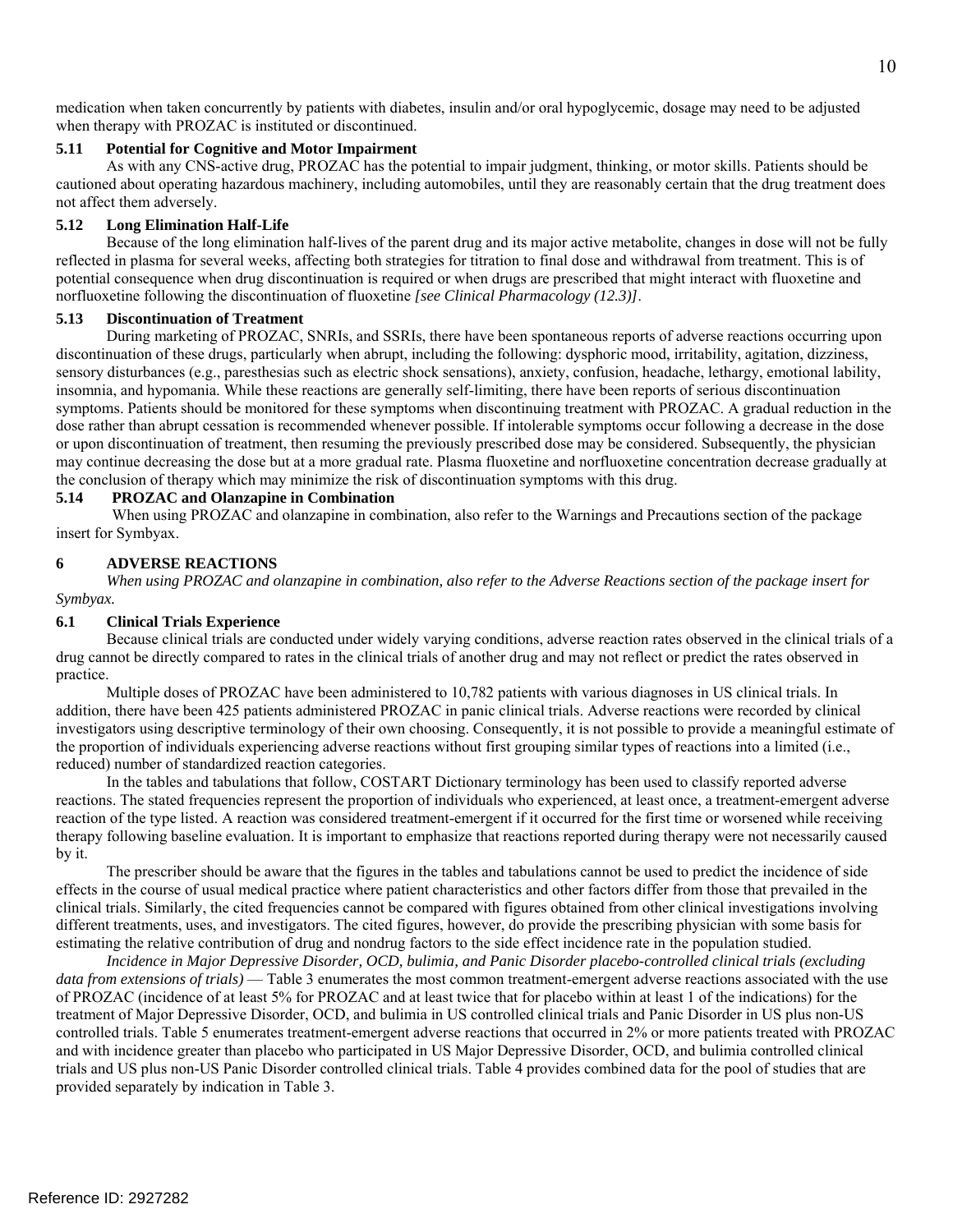|                          | <b>Percentage of Patients Reporting Event</b> |                          |                          |                          |                 |                          |                |                                               |
|--------------------------|-----------------------------------------------|--------------------------|--------------------------|--------------------------|-----------------|--------------------------|----------------|-----------------------------------------------|
|                          | <b>Major Depressive</b>                       |                          |                          |                          |                 |                          |                |                                               |
|                          | <b>Disorder</b>                               |                          | <b>OCD</b>               |                          |                 | <b>Bulimia</b>           |                | <b>Panic Disorder</b>                         |
| <b>Body System/</b>      | <b>PROZAC</b>                                 | <b>Placebo</b>           | <b>PROZAC</b>            | <b>Placebo</b>           | <b>PROZAC</b>   | <b>Placebo</b>           | <b>PROZAC</b>  | <b>Placebo</b>                                |
| <b>Adverse</b>           | $(N=1728)$                                    | $(N=975)$                | $(N=266)$                | $(N=89)$                 | $(N=450)$       | $(N=267)$                | $(N=425)$      | $(N=342)$                                     |
| <b>Reaction</b>          |                                               |                          |                          |                          |                 |                          |                |                                               |
| Body as a                |                                               |                          |                          |                          |                 |                          |                |                                               |
| Whole                    |                                               |                          |                          |                          |                 |                          |                |                                               |
| Asthenia                 | 9                                             | 5                        | 15                       | 11                       | 21              | 9                        | 7              | 7                                             |
| Flu syndrome             | 3                                             | $\overline{4}$           | 10                       | $\overline{7}$           | 8               | $\overline{3}$           | 5              | 5                                             |
| Cardiovascular           |                                               |                          |                          |                          |                 |                          |                |                                               |
| <b>System</b>            |                                               |                          |                          |                          |                 |                          |                |                                               |
| Vasodilatation           | $\overline{3}$                                | $\overline{2}$           | 5                        | $-$                      | $\overline{2}$  | $\mathbf{1}$             | $\mathbf{1}$   | $-$                                           |
| <b>Digestive</b>         |                                               |                          |                          |                          |                 |                          |                |                                               |
| <b>System</b>            |                                               |                          |                          |                          |                 |                          |                |                                               |
| Nausea                   | 21                                            | 9                        | 26                       | 13                       | 29              | 11                       | 12             | 7                                             |
| Diarrhea                 | $\overline{12}$                               | $\,$ 8 $\,$              | $\overline{18}$          | 13                       | $\overline{8}$  | 6                        | 9              | $\overline{4}$                                |
| Anorexia                 | 11                                            | $\overline{c}$           | 17                       | 10                       | $\overline{8}$  | $\overline{\mathcal{A}}$ | $\overline{4}$ | 1                                             |
| Dry mouth                | 10                                            | 7                        | $\overline{12}$          | 3                        | $\overline{9}$  | 6                        | $\overline{4}$ | $\overline{4}$                                |
| Dyspepsia                | $\overline{7}$                                | 5                        | 10                       | $\overline{\mathbf{4}}$  | 10              | 6                        | 6              | $\overline{2}$                                |
| <b>Nervous System</b>    |                                               |                          |                          |                          |                 |                          |                |                                               |
| Insomnia                 | 16                                            | 9                        | 28                       | 22                       | 33              | 13                       | 10             | 7                                             |
| Anxiety                  | 12                                            | 7                        | 14                       | 7                        | 15              | 9                        | 6              | $\sqrt{2}$                                    |
| Nervousness              | 14                                            | 9                        | 14                       | 15                       | 11              | 5                        | $8\,$          | $\sqrt{6}$                                    |
| Somnolence               | 13                                            | 6                        | 17                       | $\boldsymbol{7}$         | 13              | 5                        | $\mathfrak s$  | $\sqrt{2}$                                    |
| Tremor                   | 10                                            | 3                        | $\boldsymbol{9}$         | 1                        | $\overline{13}$ | $\mathbf{1}$             | $\overline{3}$ | 1                                             |
| Libido                   | 3                                             | $\overline{\phantom{a}}$ | $\overline{11}$          | $\overline{c}$           | 5               | $\mathbf{1}$             | $\mathbf{1}$   | $\overline{2}$                                |
| decreased                |                                               |                          |                          |                          |                 |                          |                |                                               |
| Abnormal                 | 1                                             | 1                        | 5                        | $\overline{2}$           | 5               | 3                        | $\mathbf{1}$   | 1                                             |
| dreams                   |                                               |                          |                          |                          |                 |                          |                |                                               |
| <b>Respiratory</b>       |                                               |                          |                          |                          |                 |                          |                |                                               |
| <b>System</b>            |                                               |                          |                          |                          |                 |                          |                |                                               |
| Pharyngitis              | $\mathfrak{Z}$                                | $\overline{\mathbf{3}}$  | 11                       | 9                        | 10              | 5                        | $\mathfrak{Z}$ | 3                                             |
| Sinusitis                | 1                                             | $\overline{4}$           | 5                        | $\overline{2}$           | 6               | $\overline{4}$           | $\overline{2}$ | $\overline{3}$                                |
| Yawn                     | $\overline{\phantom{a}}$                      | $\overline{a}$           | $\overline{7}$           | $\overline{a}$           | $\overline{11}$ | --                       | $\overline{1}$ | $\overline{a}$                                |
| <b>Skin and</b>          |                                               |                          |                          |                          |                 |                          |                |                                               |
| <b>Appendages</b>        |                                               |                          |                          |                          |                 |                          |                |                                               |
| Sweating                 | 8                                             | 3                        | 7                        | $\overline{\phantom{m}}$ | 8               | 3                        | $\overline{2}$ | $\overline{c}$                                |
| Rash                     | $\overline{4}$                                | 3                        | 6                        | $\overline{\mathbf{3}}$  | $\overline{4}$  | $\overline{4}$           | $\sqrt{2}$     | $\overline{2}$                                |
| <b>Urogenital</b>        |                                               |                          |                          |                          |                 |                          |                |                                               |
| <b>System</b>            |                                               |                          |                          |                          |                 |                          |                |                                               |
| Impotence <sup>3</sup>   | $\overline{2}$                                | $\sim$                   | $\overline{\phantom{a}}$ | $\overline{\phantom{a}}$ | $\overline{7}$  | $\overline{\phantom{a}}$ | $\mathbf{1}$   | $\mathord{\hspace{1pt}\text{--}\hspace{1pt}}$ |
| Abnormal                 |                                               |                          |                          |                          |                 |                          |                |                                               |
| ejaculation <sup>3</sup> |                                               |                          | $7\phantom{.0}$          | --                       | $\tau$          |                          | $\overline{2}$ | 1                                             |

#### **Table 3: Most Common Treatment-Emergent Adverse Reactions: Incidence in Major Depressive Disorder, OCD, Bulimia, and Panic Disorder Placebo-Controlled Clinical Trials1,2**

<sup>1</sup> Incidence less than 1%.<br><sup>2</sup> Includes US data for Major Depressive Disorder, OCD, Bulimia, and Panic Disorder clinical trials, plus non-US data for Panic

Disorder clinical trials.<br><sup>3</sup> Denominator used was for males only (N=690 PROZAC Major Depressive Disorder; N=410 placebo Major Depressive Disorder; N=116 PROZAC OCD; N=43 placebo OCD; N=14 PROZAC bulimia; N=1 placebo bulimia; N=162 PROZAC panic; N=121 placebo panic).

#### **Table 4: Treatment-Emergent Adverse Reactions: Incidence in Major Depressive Disorder, OCD, Bulimia, and Panic**  Disorder Placebo-Controlled Clinical Trials<sup>1,2</sup>

| <b>Percentage of Patients Reporting Event</b> |
|-----------------------------------------------|
| Major Depressive Disorder, OCD, Bulimia,      |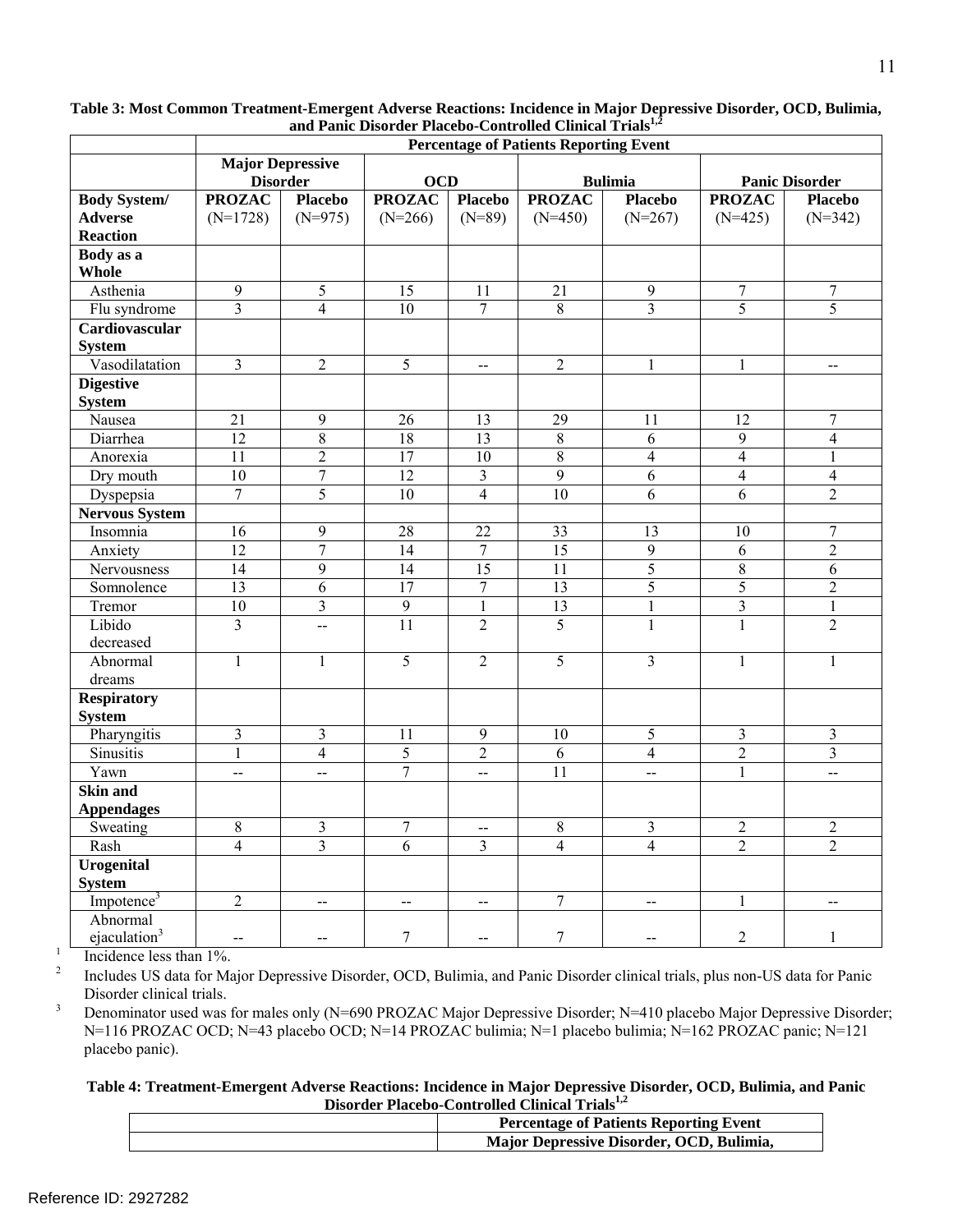|                                  | and Panic Disorder Combined |                         |  |  |
|----------------------------------|-----------------------------|-------------------------|--|--|
| <b>Body System/</b>              | <b>PROZAC</b>               | <b>Placebo</b>          |  |  |
| <b>Adverse Reaction</b>          | $(N=2869)$                  | $(N=1673)$              |  |  |
| <b>Body as a Whole</b>           |                             |                         |  |  |
| Headache                         | 21                          | 19                      |  |  |
| Asthenia                         | 11                          | 6                       |  |  |
| Flu syndrome                     | 5                           | $\overline{4}$          |  |  |
| Fever                            | $\overline{2}$              | 1                       |  |  |
| <b>Cardiovascular System</b>     |                             |                         |  |  |
| Vasodilatation                   | $\overline{2}$              | $\mathbf{1}$            |  |  |
| <b>Digestive System</b>          |                             |                         |  |  |
| Nausea                           | 22                          | 9                       |  |  |
| Diarrhea                         | 11                          | $\overline{7}$          |  |  |
| Anorexia                         | 10                          | 3                       |  |  |
| Dry mouth                        | $\overline{9}$              | $\overline{6}$          |  |  |
| Dyspepsia                        | 8                           | $\overline{4}$          |  |  |
| Constipation                     | 5                           | $\overline{4}$          |  |  |
| Flatulence                       | $\overline{\mathbf{3}}$     | $\overline{c}$          |  |  |
| Vomiting                         | 3                           | $\overline{2}$          |  |  |
| <b>Metabolic and Nutritional</b> |                             |                         |  |  |
| <b>Disorders</b>                 |                             |                         |  |  |
| Weight loss                      | $\overline{2}$              | 1                       |  |  |
| <b>Nervous System</b>            |                             |                         |  |  |
| Insomnia                         | 19                          | 10                      |  |  |
| Nervousness                      | $\overline{13}$             | $\overline{8}$          |  |  |
| Anxiety                          | $\overline{12}$             | $\overline{6}$          |  |  |
| Somnolence                       | 12                          | 5                       |  |  |
| <b>Dizziness</b>                 | $\overline{9}$              | $\overline{6}$          |  |  |
| Tremor                           | 9                           | $\overline{c}$          |  |  |
| Libido decreased                 | $\overline{4}$              | $\mathbf{1}$            |  |  |
| Thinking abnormal                | $\overline{2}$              | $\mathbf{1}$            |  |  |
| <b>Respiratory System</b>        |                             |                         |  |  |
| Yawn                             | 3                           | --                      |  |  |
| <b>Skin and Appendages</b>       |                             |                         |  |  |
| Sweating                         | $\boldsymbol{7}$            | $\overline{3}$          |  |  |
| Rash                             | $\overline{4}$              | $\overline{\mathbf{3}}$ |  |  |
| Pruritus                         | $\overline{3}$              | $\overline{2}$          |  |  |
| <b>Special Senses</b>            |                             |                         |  |  |
| Abnormal vision                  | $\overline{2}$              | 1                       |  |  |

1 Incidence less than 1%.<br><sup>2</sup> Includes US data for Major Depressive Disorder, OCD, bulimia, and Panic Disorder clinical trials, plus non-US data for Panic Disorder clinical trials.

*Associated with discontinuation in Major Depressive Disorder, OCD, bulimia, and Panic Disorder placebo-controlled clinical trials (excluding data from extensions of trials)* — Table 5 lists the adverse reactions associated with discontinuation of PROZAC treatment (incidence at least twice that for placebo and at least 1% for PROZAC in clinical trials collecting only a primary reaction associated with discontinuation) in Major Depressive Disorder, OCD, bulimia, and Panic Disorder clinical trials, plus non-US Panic Disorder clinical trials.

**Table 5: Most Common Adverse Reactions Associated with Discontinuation in Major Depressive Disorder, OCD, Bulimia, and Panic Disorder Placebo-Controlled Clinical Trials<sup>1</sup>**

| <b>Major Depressive</b><br>Disorder, OCD,<br><b>Major</b><br><b>Bulimia, and Panic</b><br><b>Depressive</b><br><b>Disorder Combined</b><br><b>Disorder</b><br>$(N=392)$<br>$(N=1533)$ | <b>OCD</b><br>$(N=266)$ | <b>Bulimia</b><br>$(N=450)$ | <b>Panic Disorder</b><br>$(N=425)$ |
|---------------------------------------------------------------------------------------------------------------------------------------------------------------------------------------|-------------------------|-----------------------------|------------------------------------|
|---------------------------------------------------------------------------------------------------------------------------------------------------------------------------------------|-------------------------|-----------------------------|------------------------------------|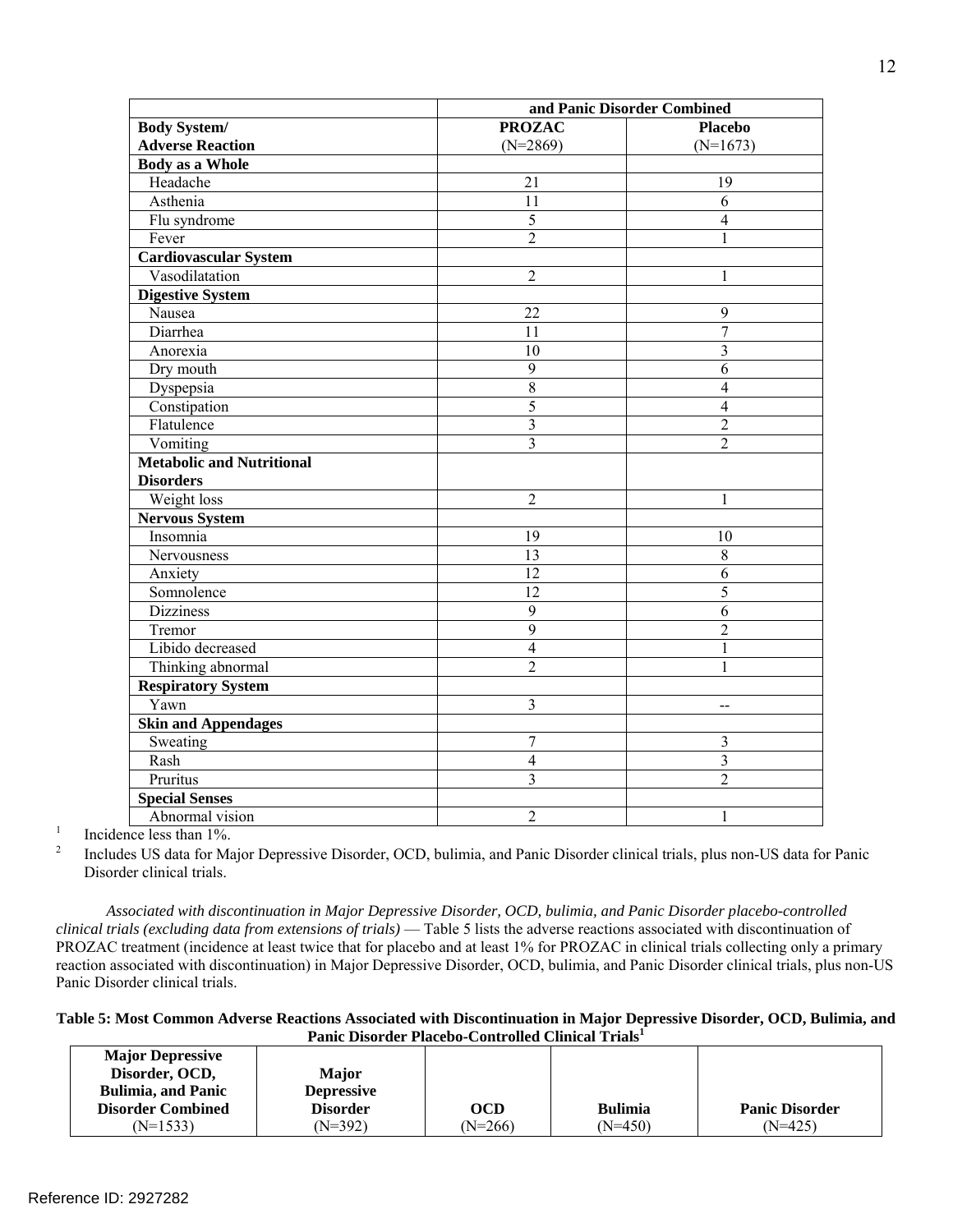| $1\%$<br>$\triangle$ nxiety | $\sim$              | $'2\%$<br>Anxiety<br>∸                         | $\overline{\phantom{m}}$ | (2%)<br>$\rightarrow$ nxiety |
|-----------------------------|---------------------|------------------------------------------------|--------------------------|------------------------------|
| $- -$                       | $- -$               | $- -$                                          | (20/<br>Insomnia         | $- -$                        |
| $\sim$                      | (1%)<br>Nervousness | $\hspace{0.1mm}-\hspace{0.1mm}-\hspace{0.1mm}$ | $- -$                    | $1\%$<br>Nervousness (       |
| $- -$                       | $- -$               | 1%<br>Rash                                     | $- -$                    | $- -$                        |

Includes US Major Depressive Disorder, OCD, bulimia, and Panic Disorder clinical trials, plus non-US Panic Disorder clinical trials.

*Other adverse reactions in pediatric patients (children and adolescents)* — Treatment-emergent adverse reactions were collected in 322 pediatric patients (180 fluoxetine-treated, 142 placebo-treated). The overall profile of adverse reactions was generally similar to that seen in adult studies, as shown in Tables 4 and 5. However, the following adverse reactions (excluding those which appear in the body or footnotes of Tables 4 and 5 and those for which the COSTART terms were uninformative or misleading) were reported at an incidence of at least 2% for fluoxetine and greater than placebo: thirst, hyperkinesia, agitation, personality disorder, epistaxis, urinary frequency, and menorrhagia.

The most common adverse reaction (incidence at least 1% for fluoxetine and greater than placebo) associated with discontinuation in 3 pediatric placebo-controlled trials (N=418 randomized; 228 fluoxetine-treated; 190 placebo-treated) was mania/hypomania (1.8% for fluoxetine-treated, 0% for placebo-treated). In these clinical trials, only a primary reaction associated with discontinuation was collected.

*Reactions observed in PROZAC Weekly clinical trials* — Treatment-emergent adverse reactions in clinical trials with PROZAC Weekly were similar to the adverse reactions reported by patients in clinical trials with PROZAC daily. In a placebo-controlled clinical trial, more patients taking PROZAC Weekly reported diarrhea than patients taking placebo (10% versus 3%, respectively) or taking PROZAC 20 mg daily (10% versus 5%, respectively).

*Male and female sexual dysfunction with SSRIs* — Although changes in sexual desire, sexual performance, and sexual satisfaction often occur as manifestations of a psychiatric disorder, they may also be a consequence of pharmacologic treatment. In particular, some evidence suggests that SSRIs can cause such untoward sexual experiences. Reliable estimates of the incidence and severity of untoward experiences involving sexual desire, performance, and satisfaction are difficult to obtain, however, in part because patients and physicians may be reluctant to discuss them. Accordingly, estimates of the incidence of untoward sexual experience and performance, cited in product labeling, are likely to underestimate their actual incidence. In patients enrolled in US Major Depressive Disorder, OCD, and bulimia placebo-controlled clinical trials, decreased libido was the only sexual side effect reported by at least 2% of patients taking fluoxetine (4% fluoxetine, <1% placebo). There have been spontaneous reports in women taking fluoxetine of orgasmic dysfunction, including anorgasmia.

There are no adequate and well-controlled studies examining sexual dysfunction with fluoxetine treatment.

Priapism has been reported with all SSRIs.

While it is difficult to know the precise risk of sexual dysfunction associated with the use of SSRIs, physicians should routinely inquire about such possible side effects.

#### **6.2 Other Reactions**

Following is a list of treatment-emergent adverse reactions reported by patients treated with fluoxetine in clinical trials. This listing is not intended to include reactions (1) already listed in previous tables or elsewhere in labeling, (2) for which a drug cause was remote, (3) which were so general as to be uninformative, (4) which were not considered to have significant clinical implications, or (5) which occurred at a rate equal to or less than placebo.

Reactions are classified by body system using the following definitions: frequent adverse reactions are those occurring in at least 1/100 patients; infrequent adverse reactions are those occurring in 1/100 to 1/1000 patients; rare reactions are those occurring in fewer than 1/1000 patients.

**Body as a Whole** — *Frequent:* chills; *Infrequent:* suicide attempt; *Rare:* acute abdominal syndrome, photosensitivity reaction.

**Cardiovascular System** — *Frequent:* palpitation; *Infrequent:* arrhythmia, hypotension<sup>1</sup>.

**Digestive System** — *Infrequent:* dysphagia, gastritis, gastroenteritis, melena, stomach ulcer; *Rare:* bloody diarrhea, duodenal ulcer, esophageal ulcer, gastrointestinal hemorrhage, hematemesis, hepatitis, peptic ulcer, stomach ulcer hemorrhage.

**Hemic and Lymphatic System** — *Infrequent:* ecchymosis; *Rare:* petechia, purpura.

Nervous System — *Frequent:* emotional lability; *Infrequent:* akathisia, ataxia, balance disorder<sup>1</sup>, bruxism<sup>1</sup>, buccoglossal syndrome, depersonalization, euphoria, hypertonia, libido increased, myoclonus, paranoid reaction; *Rare:* delusions.

**Respiratory System** — *Rare:* larynx edema.

**Skin and Appendages** — *Infrequent:* alopecia; *Rare:* purpuric rash.

**Special Senses** — *Frequent:* taste perversion; *Infrequent:* mydriasis.

Urogenital System — *Frequent:* micturition disorder; *Infrequent:* dysuria, gynecological bleeding<sup>2</sup>.

<sup>1</sup> MedDRA dictionary term from integrated database of placebo controlled trials of 15870 patients, of which 9673 patients received fluoxetine.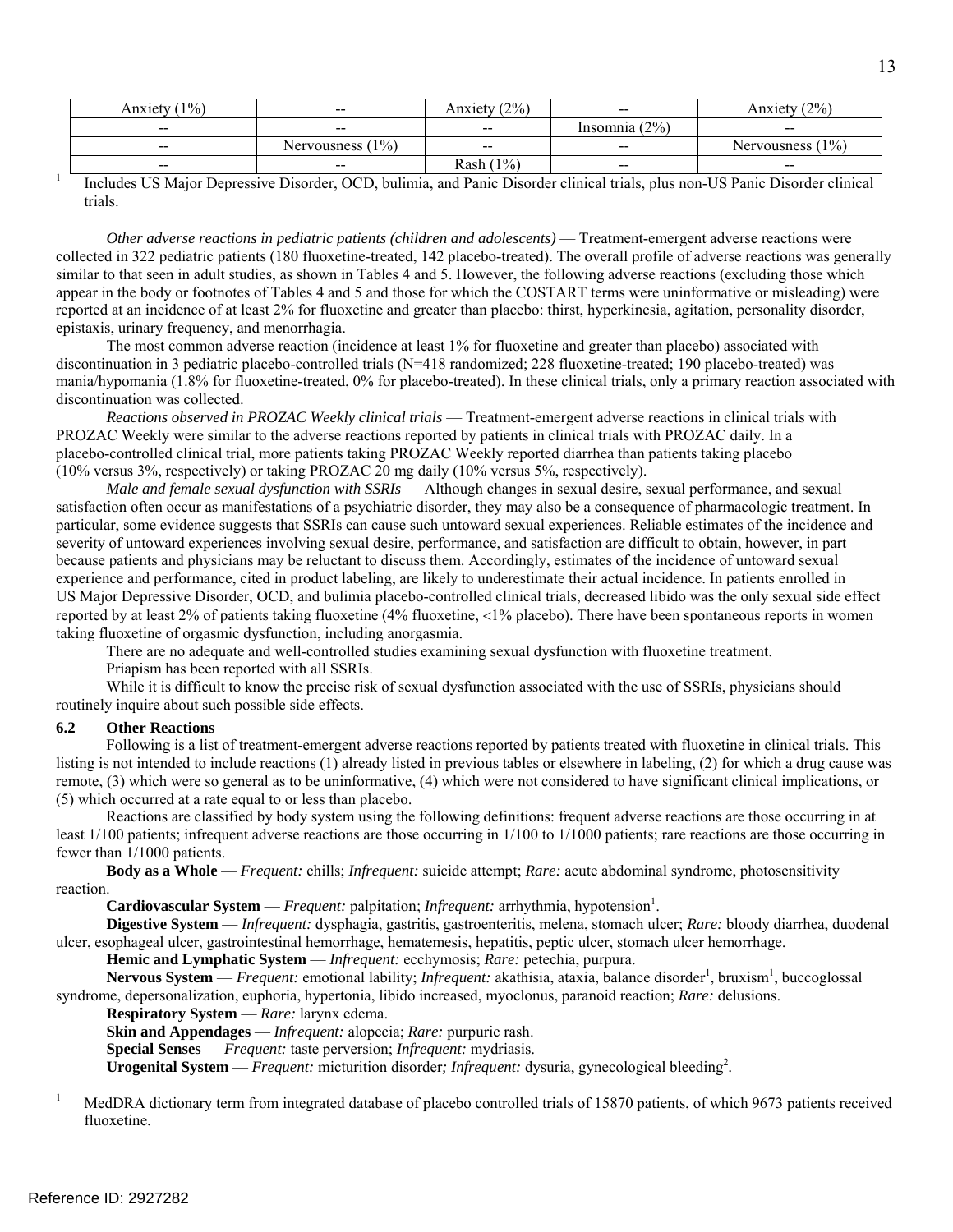<sup>2</sup> Group term that includes individual MedDRA terms: cervix hemorrhage uterine, dysfunctional uterine bleeding, genital hemorrhage, menometrorrhagia, menorrhagia, metrorrhagia, polymenorrhea, postmenopausal hemorrhage, uterine hemorrhage, vaginal hemorrhage. Adjusted for gender.

#### **6.3 Postmarketing Experience**

The following adverse reactions have been identified during post approval use of PROZAC. Because these reactions are reported voluntarily from a population of uncertain size, it is difficult to reliably estimate their frequency or evaluate a causal relationship to drug exposure.

Voluntary reports of adverse reactions temporally associated with PROZAC that have been received since market introduction and that may have no causal relationship with the drug include the following: aplastic anemia, atrial fibrillation<sup>1</sup>, cataract, cerebrovascular accident<sup>1</sup>, cholestatic jaundice, dyskinesia (including, for example, a case of buccal-lingual-masticatory syndrome with involuntary tongue protrusion reported to develop in a 77-year-old female after 5 weeks of fluoxetine therapy and which completely resolved over the next few months following drug discontinuation), eosinophilic pneumonia<sup>1</sup>, epidermal necrolysis, erythema multiforme, erythema nodosum, exfoliative dermatitis, gynecomastia, heart arrest<sup>1</sup>, hepatic failure/necrosis, hyperprolactinemia, hypoglycemia, immune-related hemolytic anemia, kidney failure, movement disorders developing in patients with risk factors including drugs associated with such reactions and worsening of pre-existing movement disorders, optic neuritis, pancreatitis<sup>1</sup>, pancytopenia, pulmonary embolism, pulmonary hypertension, QT prolongation, Stevens-Johnson syndrome, thrombocytopenia<sup>1</sup>, thrombocytopenic purpura, ventricular tachycardia (including torsades de pointes–type arrhythmias), vaginal bleeding, and violent behaviors<sup>1</sup>.

These terms represent serious adverse events, but do not meet the definition for adverse drug reactions. They are included here because of their seriousness.

#### **7 DRUG INTERACTIONS**

As with all drugs, the potential for interaction by a variety of mechanisms (e.g., pharmacodynamic, pharmacokinetic drug inhibition or enhancement, etc.) is a possibility.

#### **7.1 Monoamine Oxidase Inhibitors (MAOI)**

There have been reports of serious, sometimes fatal, reactions (including hyperthermia, rigidity, myoclonus, autonomic instability with possible rapid fluctuations of vital signs, and mental status changes that include extreme agitation progressing to delirium and coma) in patients receiving fluoxetine in combination with a monoamine oxidase inhibitor (MAOI), and in patients who have recently discontinued fluoxetine and are then started on an MAOI. Some cases presented with features resembling neuroleptic malignant syndrome. Therefore, PROZAC should not be used in combination with an MAOI, or within a minimum of 14 days of discontinuing therapy with an MAOI *[see Contraindications (4)]*. Since fluoxetine and its major metabolite have very long elimination half-lives, at least 5 weeks (perhaps longer, especially if fluoxetine has been prescribed chronically and/or at higher doses) should be allowed after stopping PROZAC before starting an MAOI *[see Clinical Pharmacology (12.3)]*.

#### **7.2 CNS Acting Drugs**

Caution is advised if the concomitant administration of PROZAC and such drugs is required. In evaluating individual cases, consideration should be given to using lower initial doses of the concomitantly administered drugs, using conservative titration schedules, and monitoring of clinical status *[see Clinical Pharmacology (12.3)]*.

#### **7.3 Serotonergic Drugs**

Based on the mechanism of action of SNRIs and SSRIs, including PROZAC, and the potential for serotonin syndrome, caution is advised when PROZAC is coadministered with other drugs that may affect the serotonergic neurotransmitter systems, such as triptans, linezolid (an antibiotic which is a reversible non-selective MAOI), lithium, tramadol, or St. John's Wort *[see Warnings and Precautions (5.2)]*. The concomitant use of PROZAC with SNRIs, SSRIs, or tryptophan is not recommended *[see Drug Interactions (7.4), (7.5)]*.

#### **7.4 Triptans**

There have been rare postmarketing reports of serotonin syndrome with use of an SSRI and a triptan. If concomitant treatment of PROZAC with a triptan is clinically warranted, careful observation of the patient is advised, particularly during treatment initiation and dose increases *[see Warnings and Precautions (5.2) and Drug Interactions (7.3)]*.

### **7.5 Tryptophan**

Five patients receiving PROZAC in combination with tryptophan experienced adverse reactions, including agitation, restlessness, and gastrointestinal distress. The concomitant use with tryptophan is not recommended *[see Warnings and Precautions (5.2) and Drug Interactions (7.3)]*.

#### **7.6 Drugs that Interfere with Hemostasis (e.g., NSAIDS, Aspirin, Warfarin)**

Serotonin release by platelets plays an important role in hemostasis. Epidemiological studies of the case-control and cohort design that have demonstrated an association between use of psychotropic drugs that interfere with serotonin reuptake and the occurrence of upper gastrointestinal bleeding have also shown that concurrent use of an NSAID or aspirin may potentiate this risk of bleeding. Altered anticoagulant effects, including increased bleeding, have been reported when SNRIs or SSRIs are coadministered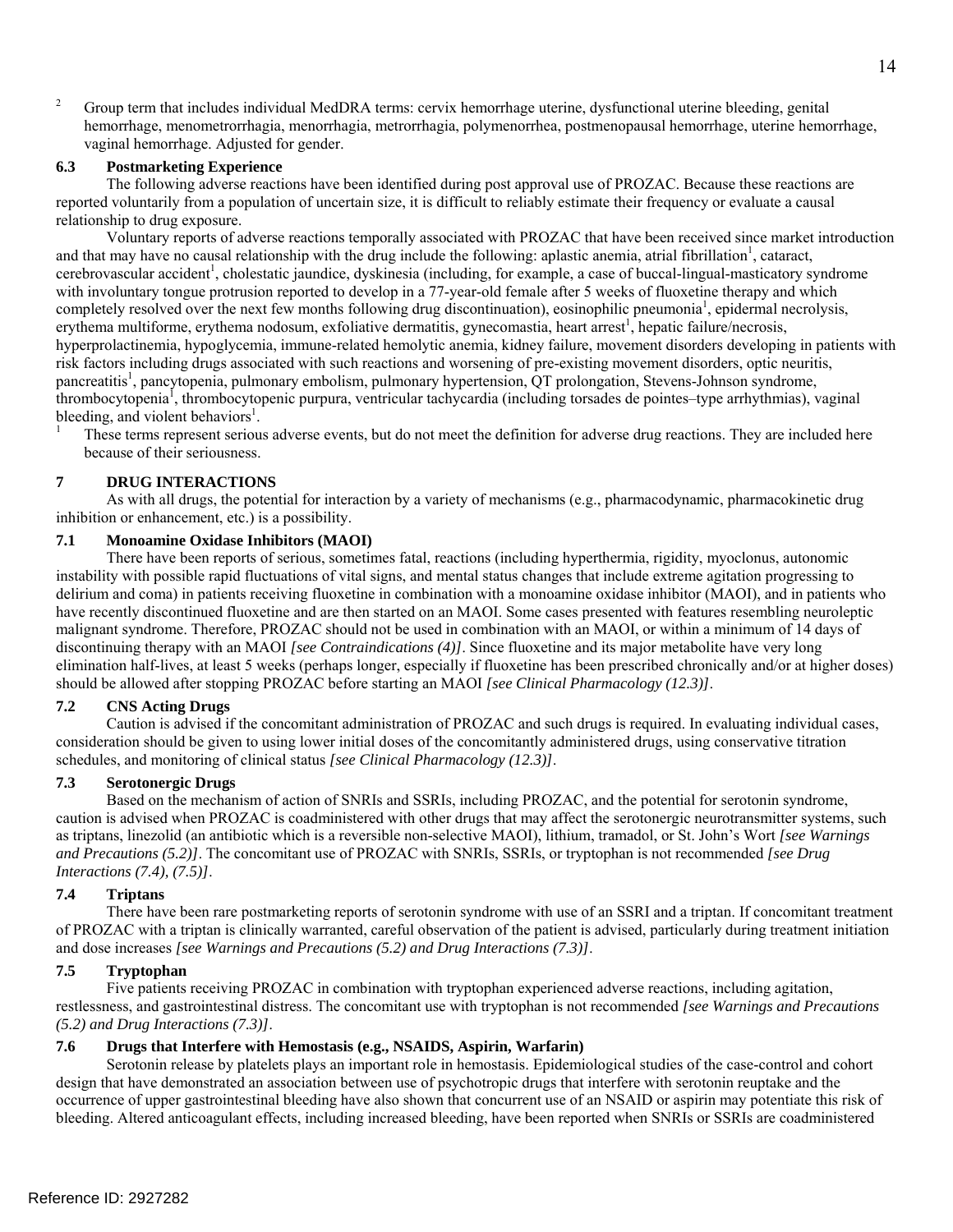with warfarin. Patients receiving warfarin therapy should be carefully monitored when fluoxetine is initiated or discontinued *[see Warnings and Precautions (5.7)]*.

#### **7.7 Electroconvulsive Therapy (ECT)**

There are no clinical studies establishing the benefit of the combined use of ECT and fluoxetine. There have been rare reports of prolonged seizures in patients on fluoxetine receiving ECT treatment.

#### **7.8 Potential for Other Drugs to affect PROZAC**

*Drugs Tightly Bound to Plasma Proteins* — Because fluoxetine is tightly bound to plasma proteins, adverse effects may result from displacement of protein-bound fluoxetine by other tightly-bound drugs *[see Clinical Pharmacology (12.3)]*.

#### **7.9 Potential for PROZAC to affect Other Drugs**

*Pimozide* — Concomitant use in patients taking pimozide is contraindicated. Clinical studies of pimozide with other antidepressants demonstrate an increase in drug interaction or  $\mathrm{QT}_c$  prolongation. While a specific study with pimozide and fluoxetine has not been conducted, the potential for drug interactions or  $QT<sub>c</sub>$  prolongation warrants restricting the concurrent use of pimozide and PROZAC *[see Contraindications (4)]*.

*Thioridazine* — Thioridazine should not be administered with PROZAC or within a minimum of 5 weeks after PROZAC has been discontinued *[see Contraindications (4)]*.

 In a study of 19 healthy male subjects, which included 6 slow and 13 rapid hydroxylators of debrisoquin, a single 25 mg oral dose of thioridazine produced a 2.4-fold higher C<sub>max</sub> and a 4.5-fold higher AUC for thioridazine in the slow hydroxylators compared with the rapid hydroxylators. The rate of debrisoquin hydroxylation is felt to depend on the level of CYP2D6 isozyme activity. Thus, this study suggests that drugs which inhibit CYP2D6, such as certain SSRIs, including fluoxetine, will produce elevated plasma levels of thioridazine.

 fluoxetine-induced inhibition of thioridazine metabolism. Thioridazine administration produces a dose-related prolongation of the  $\overline{QT_c}$  interval, which is associated with serious ventricular arrhythmias, such as torsades de pointes-type arrhythmias, and sudden death. This risk is expected to increase with

*Drugs Metabolized by CYP2D6 —* Fluoxetine inhibits the activity of CYP2D6, and may make individuals with normal CYP2D6 metabolic activity resemble a poor metabolizer. Coadministration of fluoxetine with other drugs that are metabolized by CYP2D6, including certain antidepressants (e.g., TCAs), antipsychotics (e.g., phenothiazines and most atypicals), and antiarrhythmics (e.g., propafenone, flecainide, and others) should be approached with caution. Therapy with medications that are predominantly metabolized by the CYP2D6 system and that have a relatively narrow therapeutic index (see list below) should be initiated at the low end of the dose range if a patient is receiving fluoxetine concurrently or has taken it in the previous 5 weeks. Thus, his/her dosing requirements resemble those of poor metabolizers. If fluoxetine is added to the treatment regimen of a patient already receiving a drug metabolized by CYP2D6, the need for decreased dose of the original medication should be considered. Drugs with a narrow therapeutic index represent the greatest concern (e.g., flecainide, propafenone, vinblastine, and TCAs). Due to the risk of serious ventricular arrhythmias and sudden death potentially associated with elevated plasma levels of thioridazine, thioridazine should not be administered with fluoxetine or within a minimum of 5 weeks after fluoxetine has been discontinued *[see Contraindications (4)]*.

*Tricyclic Antidepressants (TCAs) —* In 2 studies, previously stable plasma levels of imipramine and desipramine have increased greater than 2- to 10-fold when fluoxetine has been administered in combination. This influence may persist for 3 weeks or longer after fluoxetine is discontinued. Thus, the dose of TCAs may need to be reduced and plasma TCA concentrations may need to be monitored temporarily when fluoxetine is coadministered or has been recently discontinued *[see Clinical Pharmacology (12.3)]*.

 in further psychomotor performance decrement due to increased alprazolam levels. *Benzodiazapines —* The half-life of concurrently administered diazepam may be prolonged in some patients *[see Clinical Pharmacology (12.3)]*. Coadministration of alprazolam and fluoxetine has resulted in increased alprazolam plasma concentrations and

*Antipsychotics —* Some clinical data suggests a possible pharmacodynamic and/or pharmacokinetic interaction between SSRIs and antipsychotics. Elevation of blood levels of haloperidol and clozapine has been observed in patients receiving concomitant fluoxetine *[see Contraindications (4)]*.

*Anticonvulsants —* Patients on stable doses of phenytoin and carbamazepine have developed elevated plasma anticonvulsant concentrations and clinical anticonvulsant toxicity following initiation of concomitant fluoxetine treatment.

*Lithium* — There have been reports of both increased and decreased lithium levels when lithium was used concomitantly with fluoxetine. Cases of lithium toxicity and increased serotonergic effects have been reported. Lithium levels should be monitored when these drugs are administered concomitantly.

*Drugs Tightly Bound to Plasma Proteins —* Because fluoxetine is tightly bound to plasma proteins, the administration of fluoxetine to a patient taking another drug that is tightly bound to protein (e.g., Coumadin, digitoxin) may cause a shift in plasma concentrations potentially resulting in an adverse effect *[see Clinical Pharmacology (12.3)]*.

terfenadine (a CYP3A4 substrate), no increase in plasma terfenadine concentrations occurred with concomitant fluoxetine. terfenadine (a CYP3A4 substrate), no increase in plasma terfenadine concentrations occurred with concomitant fluoxetine.<br>Additionally, in vitro studies have shown ketoconazole, a potent inhibitor of CYP3A4 activity, to be *Drugs Metabolized by CYP3A4 —* In an in vivo interaction study involving coadministration of fluoxetine with single doses of

potent than fluoxetine or norfluoxetine as an inhibitor of the metabolism of several substrates for this enzyme, including astemizole, cisapride, and midazolam. These data indicate that fluoxetine's extent of inhibition of CYP3A4 activity is not likely to be of clinical significance.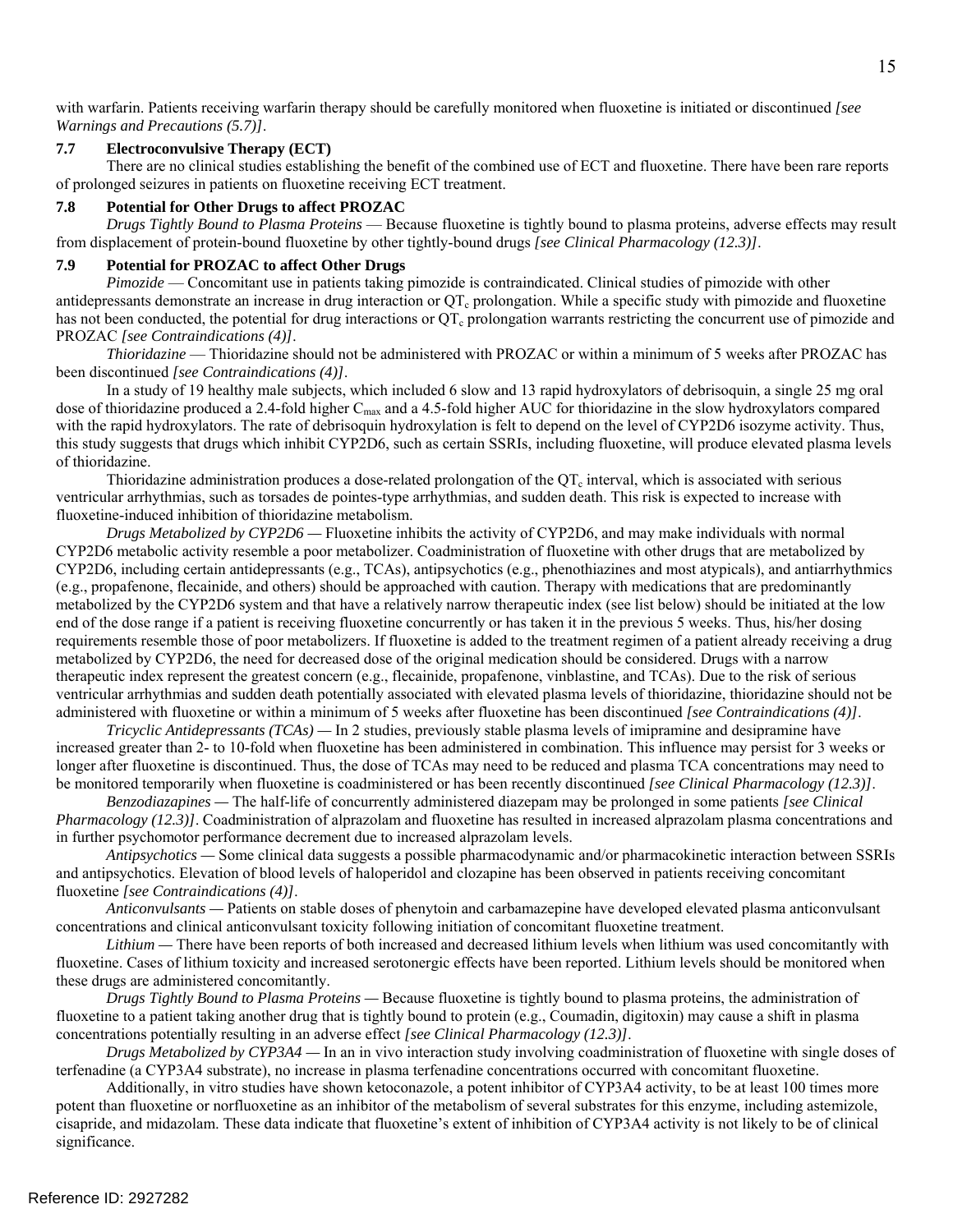*Olanzapine—* Fluoxetine (60 mg single dose or 60 mg daily dose for 8 days) causes a small (mean 16%) increase in the recommended. maximum concentration of olanzapine and a small (mean 16%) decrease in olanzapine clearance. The magnitude of the impact of this factor is small in comparison to the overall variability between individuals, and therefore dose modification is not routinely

*When using PROZAC and olanzapine and in combination, also refer to the Drug Interactions section of the package insert for Symbyax.* 

#### **8 USE IN SPECIFIC POPULATIONS**

*When using PROZAC and olanzapine in combination, also refer to the Use in Specific Populations section of the package insert for Symbyax.* 

#### **8.1 Pregnancy**

*Pregnancy Category C* — PROZAC should be used during pregnancy only if the potential benefit justifies the potential risk to the fetus. All pregnancies have a background risk of birth defects, loss, or other adverse outcome regardless of drug exposure.

*Treatment of Pregnant Women during the First Trimester —* There are no adequate and well-controlled clinical studies on the use of fluoxetine in pregnant women. Results of a number of published epidemiological studies assessing the risk of fluoxetine exposure during the first trimester of pregnancy have demonstrated inconsistent results. More than 10 cohort studies and case-control studies failed to demonstrate an increased risk for congenital malformations overall. However, one prospective cohort study conducted by the European Network of Teratology Information Services reported an increased risk of cardiovascular malformations in infants born to women ( $N = 253$ ) exposed to fluoxetine during the first trimester of pregnancy compared to infants of women ( $N = 1,359$ ) who were not exposed to fluoxetine. There was no specific pattern of cardiovascular malformations. Overall, however, a causal relationship has not been established.

 discontinuation syndrome. It should be noted that, in some cases, the clinical picture is consistent with serotonin syndrome. *Treatment of Pregnant Women during the Third Trimester* — Neonates exposed to PROZAC, SNRIs, or SSRIs late in the third trimester have developed complications requiring prolonged hospitalization, respiratory support, and tube feeding. Such complications can arise immediately upon delivery. Reported clinical findings have included respiratory distress, cyanosis, apnea, seizures, temperature instability, feeding difficulty, vomiting, hypoglycemia, hypotonia, hypertonia, hyperreflexia, tremor, jitteriness, irritability, and constant crying. These features are consistent with either a direct toxic effect of SNRIs and SSRIs or, possibly, a drug

Infants exposed to SSRIs in late pregnancy may have an increased risk for persistent pulmonary hypertension of the newborn (PPHN). PPHN occurs in 1 to 2 per 1000 live births in the general population and is associated with substantial neonatal morbidity and mortality. In a retrospective case-control study of 377 women whose infants were born with PPHN and 836 women whose infants were born healthy, the risk for developing PPHN was approximately six-fold higher for infants exposed to SSRIs after the 20th week of gestation compared to infants who had not been exposed to antidepressants during pregnancy. There is currently no corroborative evidence regarding the risk for PPHN following exposure to SSRIs in pregnancy; this is the first study that has investigated the potential risk. The study did not include enough cases with exposure to individual SSRIs to determine if all SSRIs posed similar levels of PPHN risk.

 beginning of pregnancy, women who discontinued antidepressant medication during pregnancy were more likely to experience a relapse of major depression than women who continued antidepressant medication. *Clinical Considerations* — When treating pregnant women with PROZAC, the physician should carefully consider both the potential risks and potential benefits of treatment, taking into account the risk of untreated depression during pregnancy. Physicians should note that in a prospective longitudinal study of 201 women with a history of major depression who were euthymic at the

The physician may consider tapering PROZAC in the third trimester *[see Dosage and Administration (2.7)].* 

*Animal Data —* In embryo-fetal development studies in rats and rabbits, there was no evidence of teratogenicity following administration of fluoxetine at doses up to 12.5 and 15 mg/kg/day, respectively (1.5 and 3.6 times, respectively, the maximum recommended human dose (MRHD) of 80 mg on a mg/m<sup>2</sup> basis) throughout organogenesis. However, in rat reproduction studies, an increase in stillborn pups, a decrease in pup weight, and an increase in pup deaths during the first 7 days postpartum occurred following maternal exposure to 12 mg/kg/day (1.5 times the MRHD on a mg/m<sup>2</sup> basis) during gestation or 7.5 mg/kg/day (0.9 times the MRHD on a mg/m<sup>2</sup> basis) during gestation and lactation. There was no evidence of developmental neurotoxicity in the surviving offspring of rats treated with 12 mg/kg/day during gestation. The no-effect dose for rat pup mortality was 5 mg/kg/day (0.6 times the MRHD on a mg/m<sup>2</sup> basis).

#### **8.2 Labor and Delivery**

The effect of PROZAC on labor and delivery in humans is unknown. However, because fluoxetine crosses the placenta and because of the possibility that fluoxetine may have adverse effects on the newborn, fluoxetine should be used during labor and delivery only if the potential benefit justifies the potential risk to the fetus.

#### **8.3 Nursing Mothers**

 adverse effects on the infant were reported. In another case, an infant nursed by a mother on PROZAC developed crying, sleep Because PROZAC is excreted in human milk, nursing while on PROZAC is not recommended. In one breast-milk sample, the concentration of fluoxetine plus norfluoxetine was 70.4 ng/mL. The concentration in the mother's plasma was 295.0 ng/mL. No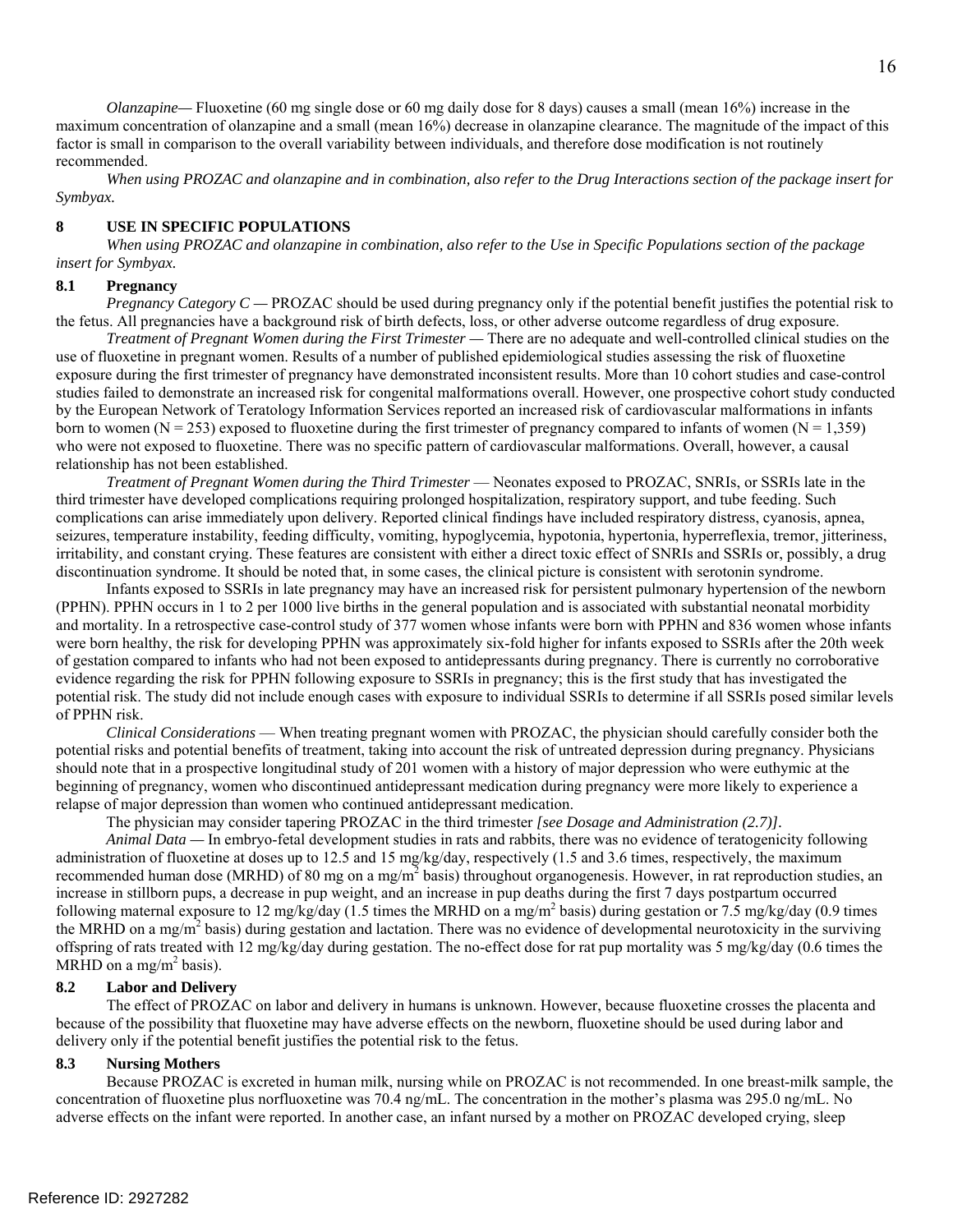disturbance, vomiting, and watery stools. The infant's plasma drug levels were 340 ng/mL of fluoxetine and 208 ng/mL of norfluoxetine on the second day of feeding.

### **8.4 Pediatric Use**

The efficacy of PROZAC for the treatment of Major Depressive Disorder was demonstrated in two 8- to 9-week placebo-controlled clinical trials with 315 pediatric outpatients ages 8 to ≤18 *[see Clinical Studies (14.1)]*.

The efficacy of PROZAC for the treatment of OCD was demonstrated in one 13-week placebo-controlled clinical trial with 103 pediatric outpatients ages 7 to <18 *[see Clinical Studies (14.2)]*.

The safety and effectiveness in pediatric patients <8 years of age in Major Depressive Disorder and <7 years of age in OCD have not been established.

Fluoxetine pharmacokinetics were evaluated in 21 pediatric patients (ages 6 to ≤18) with Major Depressive Disorder or OCD *[see Clinical Pharmacology (12.3)]*.

The acute adverse reaction profiles observed in the 3 studies (N=418 randomized; 228 fluoxetine-treated, 190 placebo-treated) were generally similar to that observed in adult studies with fluoxetine. The longer-term adverse reaction profile observed in the 19-week Major Depressive Disorder study (N=219 randomized; 109 fluoxetine-treated, 110 placebo-treated) was also similar to that observed in adult trials with fluoxetine *[see Adverse Reactions (6.1)]*.

 Manic reaction, including mania and hypomania, was reported in 6 (1 mania, 5 hypomania) out of 228 (2.6%) fluoxetine-treated patients and in 0 out of 190 (0%) placebo-treated patients. Mania/hypomania led to the discontinuation of 4 (1.8%) fluoxetine-treated patients from the acute phases of the 3 studies combined. Consequently, regular monitoring for the occurrence of mania/hypomania is recommended.

 1.1 cm less in height and 1.1 kg less in weight than subjects treated with placebo. In addition, fluoxetine treatment was associated with As with other SSRIs, decreased weight gain has been observed in association with the use of fluoxetine in children and adolescent patients. After 19 weeks of treatment in a clinical trial, pediatric subjects treated with fluoxetine gained an average of a decrease in alkaline phosphatase levels. The safety of fluoxetine treatment for pediatric patients has not been systematically assessed for chronic treatment longer than several months in duration. In particular, there are no studies that directly evaluate the longer-term effects of fluoxetine on the growth, development and maturation of children and adolescent patients. Therefore, height and weight should be monitored periodically in pediatric patients receiving fluoxetine. *[see Warnings and Precautions (5.6)]*.

PROZAC is approved for use in pediatric patients with MDD and OCD *[see Box Warning and Warnings and Precautions (5.1)]*. Anyone considering the use of PROZAC in a child or adolescent must balance the potential risks with the clinical need.

Significant toxicity, including myotoxicity, long-term neurobehavioral and reproductive toxicity, and impaired bone development, has been observed following exposure of juvenile animals to fluoxetine. Some of these effects occurred at clinically relevant exposures.

 norfluoxetine, were approximately 0.3-0.8, 1-8, and 3-20 times, respectively, pediatric exposure at the MRD. In a study in which fluoxetine (3, 10, or 30 mg/kg) was orally administered to young rats from weaning (Postnatal Day 21) through adulthood (Day 90), male and female sexual development was delayed at all doses, and growth (body weight gain, femur length) was decreased during the dosing period in animals receiving the highest dose. At the end of the treatment period, serum levels of creatine kinase (marker of muscle damage) were increased at the intermediate and high doses, and abnormal muscle and reproductive organ histopathology (skeletal muscle degeneration and necrosis, testicular degeneration and necrosis, epididymal vacuolation and hypospermia) was observed at the high dose. When animals were evaluated after a recovery period (up to 11 weeks after cessation of dosing), neurobehavioral abnormalities (decreased reactivity at all doses and learning deficit at the high dose) and reproductive functional impairment (decreased mating at all doses and impaired fertility at the high dose) were seen; in addition, testicular and epididymal microscopic lesions and decreased sperm concentrations were found in the high dose group, indicating that the reproductive organ effects seen at the end of treatment were irreversible. The reversibility of fluoxetine-induced muscle damage was not assessed. Adverse effects similar to those observed in rats treated with fluoxetine during the juvenile period have not been reported after administration of fluoxetine to adult animals. Plasma exposures (AUC) to fluoxetine in juvenile rats receiving the low, intermediate, and high dose in this study were approximately 0.1-0.2, 1-2, and 5-10 times, respectively, the average exposure in pediatric patients receiving the maximum recommended dose (MRD) of 20 mg/day. Rat exposures to the major metabolite,

 weight gain or femoral length). The doses administered to juvenile mice in this study are approximately 0.5 and 2 times the MRD for A specific effect of fluoxetine on bone development has been reported in mice treated with fluoxetine during the juvenile period. When mice were treated with fluoxetine (5 or 20 mg/kg, intraperitoneal) for 4 weeks starting at 4 weeks of age, bone formation was reduced resulting in decreased bone mineral content and density. These doses did not affect overall growth (body pediatric patients on a body surface area  $(mg/m<sup>2</sup>)$  basis.

 In another mouse study, administration of fluoxetine (10 mg/kg intraperitoneal) during early postnatal development (Postnatal Days 4 to 21) produced abnormal emotional behaviors (decreased exploratory behavior in elevated plus-maze, increase shock avoidance latency) in adulthood (12 weeks of age). The dose used in this study is approximately equal to the pediatric MRD on a mg/m<sup>2</sup> basis. Because of the early dosing period in this study, the significance of these findings to the approved pediatric use in humans is uncertain.

Safety and effectiveness of PROZAC and olanzapine in combination in patients less than 18 years of age have not been established.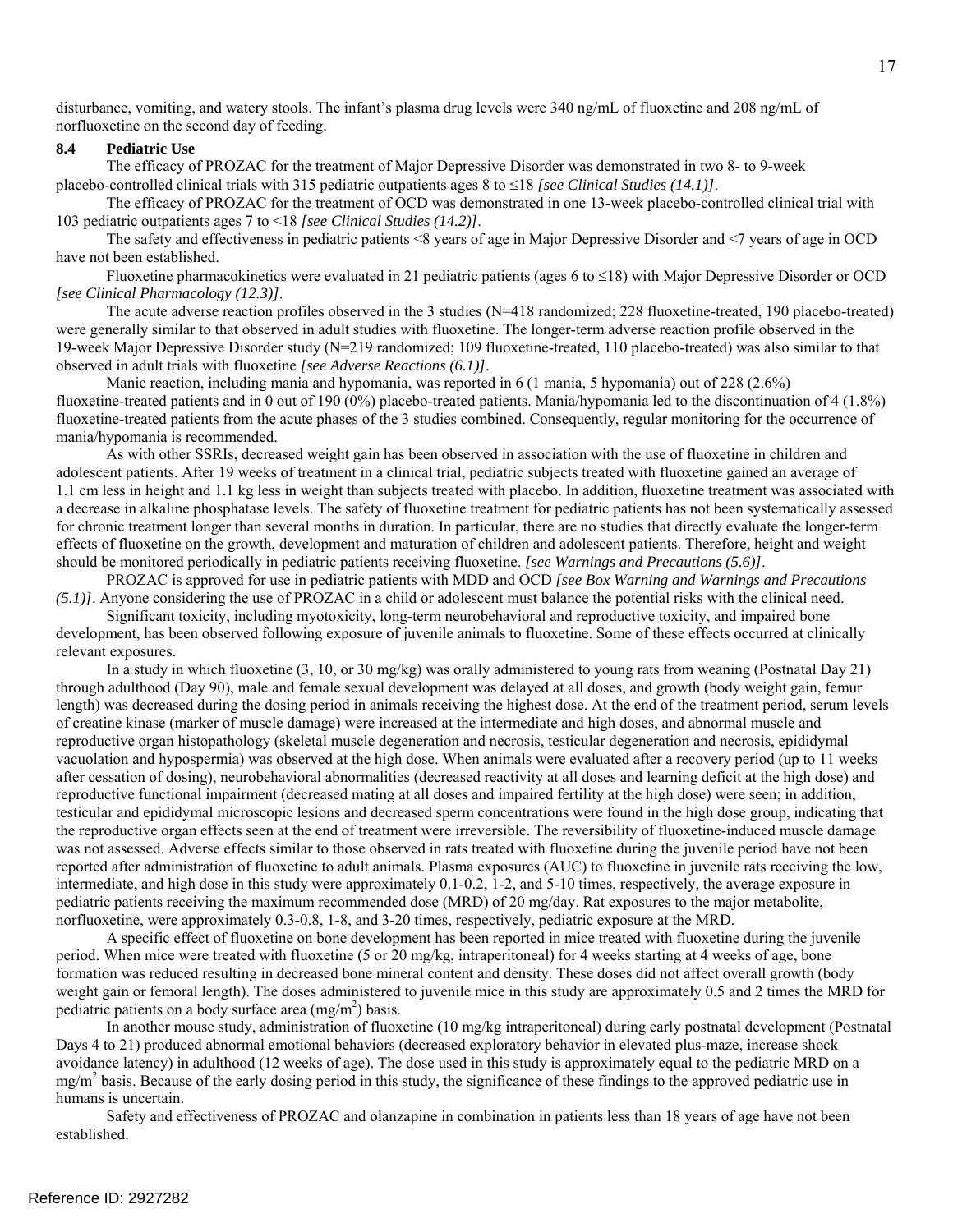#### **8.5 Geriatric Use**

 clinically significant hyponatremia in elderly patients, who may be at greater risk for this adverse reaction *[see Warnings and*  US fluoxetine clinical trials included 687 patients ≥65 years of age and 93 patients ≥75 years of age. The efficacy in geriatric patients has been established *[see Clinical Studies (14.1)]*. For pharmacokinetic information in geriatric patients, *[see Clinical Pharmacology (12.4)]*. No overall differences in safety or effectiveness were observed between these subjects and younger subjects, and other reported clinical experience has not identified differences in responses between the elderly and younger patients, but greater sensitivity of some older individuals cannot be ruled out. SNRIs and SSRIs, including fluoxetine, have been associated with cases of *Precautions (5.8)]*.

Clinical studies of olanzapine and fluoxetine in combination did not include sufficient numbers of patients ≥65 years of age to determine whether they respond differently from younger patients.

### **8.6 Hepatic Impairment**

 with cirrhosis. Caution is advised when using PROZAC in patients with diseases or conditions that could affect its metabolism *[see*  In subjects with cirrhosis of the liver, the clearances of fluoxetine and its active metabolite, norfluoxetine, were decreased, thus increasing the elimination half-lives of these substances. A lower or less frequent dose of fluoxetine should be used in patients *Dosage and Administration (2.7) and Clinical Pharmacology (12.4)].* 

#### **9 DRUG ABUSE AND DEPENDENCE**

#### **9.3 Dependence**

PROZAC has not been systematically studied, in animals or humans, for its potential for abuse, tolerance, or physical dependence. While the premarketing clinical experience with PROZAC did not reveal any tendency for a withdrawal syndrome or any drug seeking behavior, these observations were not systematic and it is not possible to predict on the basis of this limited experience the extent to which a CNS active drug will be misused, diverted, and/or abused once marketed. Consequently, physicians should carefully evaluate patients for history of drug abuse and follow such patients closely, observing them for signs of misuse or abuse of PROZAC (e.g., development of tolerance, incrementation of dose, drug-seeking behavior).

#### **10 OVERDOSAGE**

#### **10.1 Human Experience**

Worldwide exposure to fluoxetine hydrochloride is estimated to be over 38 million patients (circa 1999). Of the 1578 cases of overdose involving fluoxetine hydrochloride, alone or with other drugs, reported from this population, there were 195 deaths.

Among 633 adult patients who overdosed on fluoxetine hydrochloride alone, 34 resulted in a fatal outcome, 378 completely recovered, and 15 patients experienced sequelae after overdosage, including abnormal accommodation, abnormal gait, confusion, unresponsiveness, nervousness, pulmonary dysfunction, vertigo, tremor, elevated blood pressure, impotence, movement disorder, and hypomania. The remaining 206 patients had an unknown outcome. The most common signs and symptoms associated with non-fatal overdosage were seizures, somnolence, nausea, tachycardia, and vomiting. The largest known ingestion of fluoxetine hydrochloride in adult patients was 8 grams in a patient who took fluoxetine alone and who subsequently recovered. However, in an adult patient who took fluoxetine alone, an ingestion as low as 520 mg has been associated with lethal outcome, but causality has not been established.

 had an unknown outcome. One of the six fatalities was a 9-year-old boy who had a history of OCD, Tourette's syndrome with tics, Among pediatric patients (ages 3 months to 17 years), there were 156 cases of overdose involving fluoxetine alone or in combination with other drugs. Six patients died, 127 patients completely recovered, 1 patient experienced renal failure, and 22 patients attention deficit disorder, and fetal alcohol syndrome. He had been receiving 100 mg of fluoxetine daily for 6 months in addition to clonidine, methylphenidate, and promethazine. Mixed-drug ingestion or other methods of suicide complicated all 6 overdoses in children that resulted in fatalities. The largest ingestion in pediatric patients was 3 grams which was nonlethal.

Other important adverse reactions reported with fluoxetine overdose (single or multiple drugs) include coma, delirium, ECG abnormalities (such as QT interval prolongation and ventricular tachycardia, including torsades de pointes-type arrhythmias), hypotension, mania, neuroleptic malignant syndrome-like reactions, pyrexia, stupor, and syncope.

#### **10.2 Animal Experience**

Studies in animals do not provide precise or necessarily valid information about the treatment of human overdose. However, animal experiments can provide useful insights into possible treatment strategies.

The oral median lethal dose in rats and mice was found to be 452 and 248 mg/kg, respectively. Acute high oral doses produced hyperirritability and convulsions in several animal species.

 concentration at which a seizure occurred was only twice the maximum plasma concentration seen in humans taking 80 mg/day, Among 6 dogs purposely overdosed with oral fluoxetine, 5 experienced grand mal seizures. Seizures stopped immediately upon the bolus intravenous administration of a standard veterinary dose of diazepam. In this short-term study, the lowest plasma chronically.

In a separate single-dose study, the ECG of dogs given high doses did not reveal prolongation of the PR, QRS, or QT intervals. Tachycardia and an increase in blood pressure were observed. Consequently, the value of the ECG in predicting cardiac toxicity is unknown. Nonetheless, the ECG should ordinarily be monitored in cases of human overdose *[see Overdosage (10.3)]*.

#### **10.3 Management of Overdose**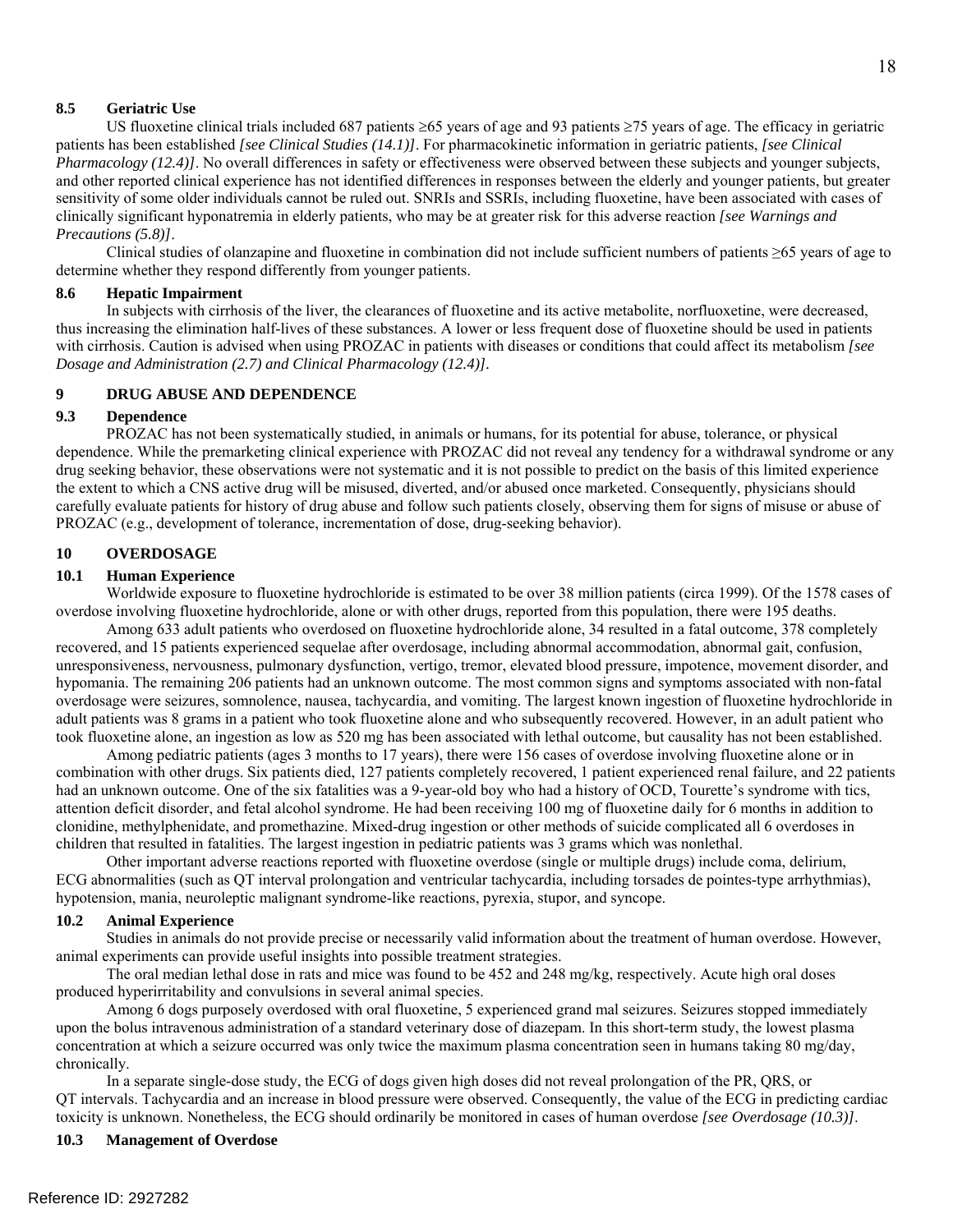Treatment should consist of those general measures employed in the management of overdosage with any drug effective in the treatment of Major Depressive Disorder.

Ensure an adequate airway, oxygenation, and ventilation. Monitor cardiac rhythm and vital signs. General supportive and symptomatic measures are also recommended. Induction of emesis is not recommended. Gastric lavage with a large-bore orogastric tube with appropriate airway protection, if needed, may be indicated if performed soon after ingestion, or in symptomatic patients.

Activated charcoal should be administered. Due to the large volume of distribution of this drug, forced diuresis, dialysis, hemoperfusion, and exchange transfusion are unlikely to be of benefit. No specific antidotes for fluoxetine are known.

A specific caution involves patients who are taking or have recently taken fluoxetine and might ingest excessive quantities of a TCA. In such a case, accumulation of the parent tricyclic and/or an active metabolite may increase the possibility of clinically significant sequelae and extend the time needed for close medical observation *[see Drug Interactions (7. 9)]*.

 Based on experience in animals, which may not be relevant to humans, fluoxetine-induced seizures that fail to remit spontaneously may respond to diazepam.

In managing overdosage, consider the possibility of multiple drug involvement. The physician should consider contacting a poison control center for additional information on the treatment of any overdose. Telephone numbers for certified poison control centers are listed in the *Physicians' Desk Reference (PDR)*.

For specific information about overdosage with olanzapine and fluoxetine in combination, refer to the Overdosage section of the Symbyax package insert.

#### **11 DESCRIPTION**

PROZAC® (fluoxetine capsules, USP) is a selective serotonin reuptake inhibitor for oral administration. It is also marketed for the treatment of premenstrual dysphoric disorder (Sarafem®, fluoxetine hydrochloride). It is designated (±)-N-methyl-3-phenyl-3  $[(\alpha, \alpha, \alpha\text{-trifluoro-}p\text{-}toly])\alpha y]$ propylamine hydrochloride and has the empirical formula of  $C_{17}H_{18}F_3NO\bullet HCl$ . Its molecular weight is 345.79. The structural formula is:



Fluoxetine hydrochloride is a white to off-white crystalline solid with a solubility of 14 mg/mL in water.

Each Pulvule<sup>®</sup> contains fluoxetine hydrochloride equivalent to 10 mg (32.3 µmol), 20 mg (64.7 µmol), or 40 mg (129.3 µmol) of fluoxetine. The Pulvules also contain starch, gelatin, silicone, titanium dioxide, iron oxide, and other inactive ingredients. The 10 and 20 mg Pulvules also contain FD&C Blue No. 1, and the 40 mg Pulvule also contains FD&C Blue No. 1 and FD&C Yellow No. 6.

PROZAC Weekly™ capsules, a delayed-release formulation, contain enteric-coated pellets of fluoxetine hydrochloride equivalent to 90 mg (291 μmol) of fluoxetine. The capsules also contain D&C Yellow No. 10, FD&C Blue No. 2, gelatin, hypromellose, hypromellose acetate succinate, sodium lauryl sulfate, sucrose, sugar spheres, talc, titanium dioxide, triethyl citrate, and other inactive ingredients.

#### **12 CLINICAL PHARMACOLOGY**

#### **12.1 Mechanism of Action**

Although the exact mechanism of PROZAC is unknown, it is presumed to be linked to its inhibition of CNS neuronal uptake of serotonin.

#### **12.2 Pharmacodynamics**

 Studies at clinically relevant doses in man have demonstrated that fluoxetine blocks the uptake of serotonin into human platelets. Studies in animals also suggest that fluoxetine is a much more potent uptake inhibitor of serotonin than of norepinephrine.

Antagonism of muscarinic, histaminergic, and  $\alpha_1$ -adrenergic receptors has been hypothesized to be associated with various anticholinergic, sedative, and cardiovascular effects of classical tricyclic antidepressant (TCA) drugs. Fluoxetine binds to these and other membrane receptors from brain tissue much less potently in vitro than do the tricyclic drugs.

#### **12.3 Pharmacokinetics**

*Systemic Bioavailability* — In man, following a single oral 40 mg dose, peak plasma concentrations of fluoxetine from 15 to 55 ng/mL are observed after 6 to 8 hours.

The Pulvule and PROZAC Weekly capsule dosage forms of fluoxetine are bioequivalent. Food does not appear to affect the systemic bioavailability of fluoxetine, although it may delay its absorption by 1 to 2 hours, which is probably not clinically significant. Thus, fluoxetine may be administered with or without food. PROZAC Weekly capsules, a delayed-release formulation, contain enteric-coated pellets that resist dissolution until reaching a segment of the gastrointestinal tract where the pH exceeds 5.5. The enteric coating delays the onset of absorption of fluoxetine 1 to 2 hours relative to the immediate-release formulations.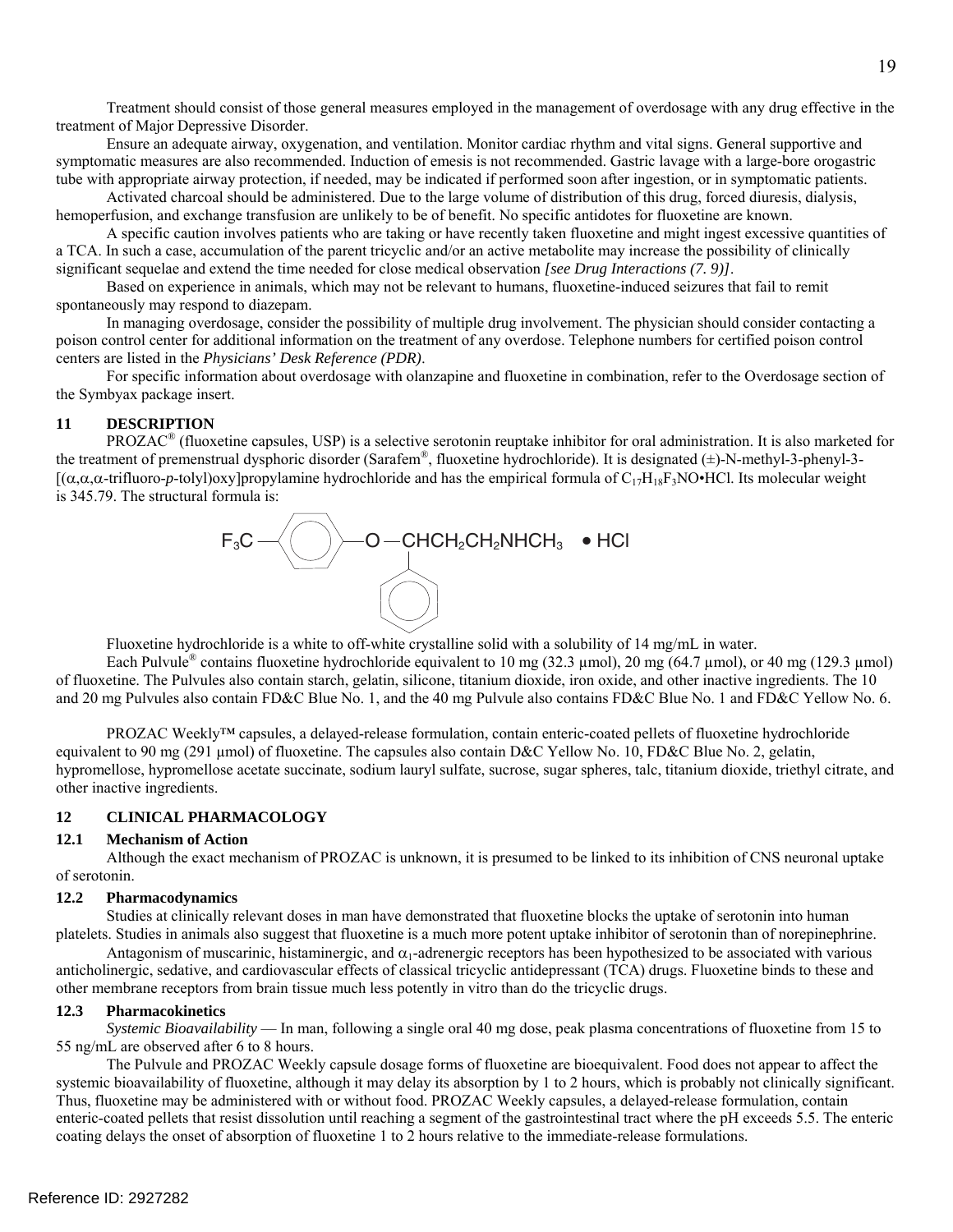*Protein Binding* — Over the concentration range from 200 to 1000 ng/mL, approximately 94.5% of fluoxetine is bound in vitro to human serum proteins, including albumin and  $\alpha_1$ -glycoprotein. The interaction between fluoxetine and other highly protein-bound drugs has not been fully evaluated, but may be important.

*Enantiomers* — Fluoxetine is a racemic mixture (50/50) of *R*-fluoxetine and *S*-fluoxetine enantiomers. In animal models, both enantiomers are specific and potent serotonin uptake inhibitors with essentially equivalent pharmacologic activity. The *S*-fluoxetine enantiomer is eliminated more slowly and is the predominant enantiomer present in plasma at steady state.

*Metabolism* — Fluoxetine is extensively metabolized in the liver to norfluoxetine and a number of other unidentified metabolites. The only identified active metabolite, norfluoxetine, is formed by demethylation of fluoxetine. In animal models, *S*-norfluoxetine is a potent and selective inhibitor of serotonin uptake and has activity essentially equivalent to *R*- or *S*-fluoxetine. *R*-norfluoxetine is significantly less potent than the parent drug in the inhibition of serotonin uptake. The primary route of elimination appears to be hepatic metabolism to inactive metabolites excreted by the kidney.

*Variability in Metabolism* — A subset (about 7%) of the population has reduced activity of the drug metabolizing enzyme cytochrome P450 2D6 (CYP2D6). Such individuals are referred to as "poor metabolizers" of drugs such as debrisoquin, dextromethorphan, and the TCAs. In a study involving labeled and unlabeled enantiomers administered as a racemate, these individuals metabolized *S*-fluoxetine at a slower rate and thus achieved higher concentrations of *S*-fluoxetine. Consequently, concentrations of *S*-norfluoxetine at steady state were lower. The metabolism of *R*-fluoxetine in these poor metabolizers appears normal. When compared with normal metabolizers, the total sum at steady state of the plasma concentrations of the 4 active enantiomers was not significantly greater among poor metabolizers. Thus, the net pharmacodynamic activities were essentially the same. Alternative, nonsaturable pathways (non-2D6) also contribute to the metabolism of fluoxetine. This explains how fluoxetine achieves a steady-state concentration rather than increasing without limit.

Because fluoxetine's metabolism, like that of a number of other compounds including TCAs and other selective serotonin reuptake inhibitors (SSRIs), involves the CYP2D6 system, concomitant therapy with drugs also metabolized by this enzyme system (such as the TCAs) may lead to drug interactions *[see Drug Interactions (7.9)]*.

*Accumulation and Slow Elimination* — The relatively slow elimination of fluoxetine (elimination half-life of 1 to 3 days after acute administration and 4 to 6 days after chronic administration) and its active metabolite, norfluoxetine (elimination half-life of 4 to 16 days after acute and chronic administration), leads to significant accumulation of these active species in chronic use and delayed attainment of steady state, even when a fixed dose is used *[see Warnings and Precautions (5.12)]*. After 30 days of dosing at 40 mg/day, plasma concentrations of fluoxetine in the range of 91 to 302 ng/mL and norfluoxetine in the range of 72 to 258 ng/mL have been observed. Plasma concentrations of fluoxetine were higher than those predicted by single-dose studies, because fluoxetine's metabolism is not proportional to dose. Norfluoxetine, however, appears to have linear pharmacokinetics. Its mean terminal half-life after a single dose was 8.6 days and after multiple dosing was 9.3 days. Steady-state levels after prolonged dosing are similar to levels seen at 4 to 5 weeks.

 prescribed that might interact with fluoxetine and norfluoxetine following the discontinuation of PROZAC. The long elimination half-lives of fluoxetine and norfluoxetine assure that, even when dosing is stopped, active drug substance will persist in the body for weeks (primarily depending on individual patient characteristics, previous dosing regimen, and length of previous therapy at discontinuation). This is of potential consequence when drug discontinuation is required or when drugs are

*Weekly Dosing* — Administration of PROZAC Weekly once weekly results in increased fluctuation between peak and trough concentrations of fluoxetine and norfluoxetine compared with once-daily dosing [for fluoxetine: 24% (daily) to 164% (weekly) and for norfluoxetine: 17% (daily) to 43% (weekly)]. Plasma concentrations may not necessarily be predictive of clinical response. Peak concentrations from once-weekly doses of PROZAC Weekly capsules of fluoxetine are in the range of the average concentration for 20 mg once-daily dosing. Average trough concentrations are 76% lower for fluoxetine and 47% lower for norfluoxetine than the concentrations maintained by 20 mg once-daily dosing. Average steady-state concentrations of either once-daily or once-weekly dosing are in relative proportion to the total dose administered. Average steady-state fluoxetine concentrations are approximately 50% lower following the once-weekly regimen compared with the once-daily regimen.

 $C_{\text{max}}$  for fluoxetine following the 90 mg dose was approximately 1.7-fold higher than the  $C_{\text{max}}$  value for the established 20 mg pharmacokinetic perspective, it may be better to separate the first 90 mg weekly dose and the last 20 mg once-daily dose by 1 week once-daily regimen following transition the next day to the once-weekly regimen. In contrast, when the first 90 mg once-weekly dose and the last 20 mg once-daily dose were separated by 1 week,  $C_{\text{max}}$  values were similar. Also, there was a transient increase in the average steady-state concentrations of fluoxetine observed following transition the next day to the once-weekly regimen. From a *[see Dosage and Administration (2.1)]*.

#### **12.4 Specific Populations**

 *Liver Disease* — As might be predicted from its primary site of metabolism, liver impairment can affect the elimination of fluoxetine. The elimination half-life of fluoxetine was prolonged in a study of cirrhotic patients, with a mean of 7.6 days compared with the range of 2 to 3 days seen in subjects without liver disease; norfluoxetine elimination was also delayed, with a mean duration of 12 days for cirrhotic patients compared with the range of 7 to 9 days in normal subjects. This suggests that the use of fluoxetine in patients with liver disease must be approached with caution. If fluoxetine is administered to patients with liver disease, a lower or less frequent dose should be used *[see Dosage and Administration (2.7), Use in Specific Populations (8.6)]*.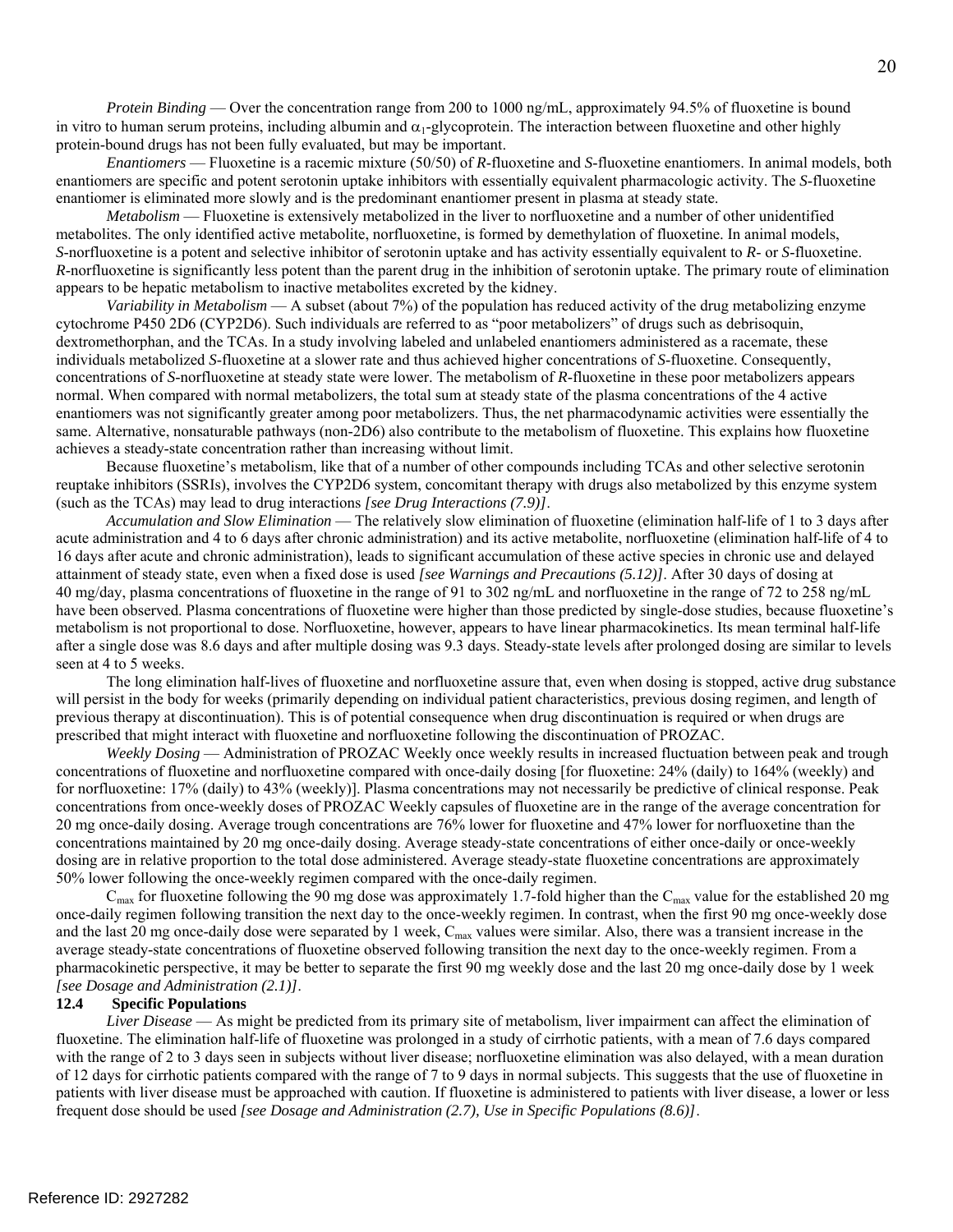*Renal Disease* — In depressed patients on dialysis (N=12), fluoxetine administered as 20 mg once daily for 2 months produced steady-state fluoxetine and norfluoxetine plasma concentrations comparable with those seen in patients with normal renal function. While the possibility exists that renally excreted metabolites of fluoxetine may accumulate to higher levels in patients with severe renal dysfunction, use of a lower or less frequent dose is not routinely necessary in renally impaired patients.

*Geriatric Pharmacokinetics* — The disposition of single doses of fluoxetine in healthy elderly subjects (>65 years of age) did not differ significantly from that in younger normal subjects. However, given the long half-life and nonlinear disposition of the drug, a single-dose study is not adequate to rule out the possibility of altered pharmacokinetics in the elderly, particularly if they have systemic illness or are receiving multiple drugs for concomitant diseases. The effects of age upon the metabolism of fluoxetine have been investigated in 260 elderly but otherwise healthy depressed patients (≥60 years of age) who received 20 mg fluoxetine for 6 weeks. Combined fluoxetine plus norfluoxetine plasma concentrations were  $209.3 \pm 85.7$  ng/mL at the end of 6 weeks. No unusual age-associated pattern of adverse reactions was observed in those elderly patients.

 differences can be almost entirely explained by differences in weight. No gender-associated difference in fluoxetine pharmacokinetics was observed. Similar ranges of fluoxetine and norfluoxetine plasma concentrations were observed in another study in 94 pediatric *Pediatric Pharmacokinetics (children and adolescents*) — Fluoxetine pharmacokinetics were evaluated in 21 pediatric patients (10 children ages 6 to <13, 11 adolescents ages 13 to <18) diagnosed with Major Depressive Disorder or Obsessive Compulsive Disorder (OCD). Fluoxetine 20 mg/day was administered for up to 62 days. The average steady-state concentrations of fluoxetine in these children were 2-fold higher than in adolescents (171 and 86 ng/mL, respectively). The average norfluoxetine steady-state concentrations in these children were 1.5-fold higher than in adolescents (195 and 113 ng/mL, respectively). These patients (ages 8 to <18) diagnosed with Major Depressive Disorder.

Higher average steady-state fluoxetine and norfluoxetine concentrations were observed in children relative to adults; however, these concentrations were within the range of concentrations observed in the adult population. As in adults, fluoxetine and norfluoxetine accumulated extensively following multiple oral dosing; steady-state concentrations were achieved within 3 to 4 weeks of daily dosing.

#### **13 NONCLINICAL TOXICOLOGY**

#### **13.1 Carcinogenesis, Mutagenesis, Impairment of Fertility**

*Carcinogenicity* — The dietary administration of fluoxetine to rats and mice for 2 years at doses of up to 10 and 12 mg/kg/day, respectively [approximately 1.2 and 0.7 times, respectively, the maximum recommended human dose (MRHD) of 80 mg on a mg/m<sup>2</sup> basis], produced no evidence of carcinogenicity.

*Mutagenicity* — Fluoxetine and norfluoxetine have been shown to have no genotoxic effects based on the following assays: bacterial mutation assay, DNA repair assay in cultured rat hepatocytes, mouse lymphoma assay, and in vivo sister chromatid exchange assay in Chinese hamster bone marrow cells.

 adverse effects on fertility were seen when juvenile rats were treated with fluoxetine *[see Use in Specific Populations (8.4)]. Impairment of Fertility* — Two fertility studies conducted in adult rats at doses of up to 7.5 and 12.5 mg/kg/day (approximately 0.9 and 1.5 times the MRHD on a mg/m<sup>2</sup> basis) indicated that fluoxetine had no adverse effects on fertility. However,

#### **13.2 Animal Toxicology and/or Pharmacology**

Phospholipids are increased in some tissues of mice, rats, and dogs given fluoxetine chronically. This effect is reversible after cessation of fluoxetine treatment. Phospholipid accumulation in animals has been observed with many cationic amphiphilic drugs, including fenfluramine, imipramine, and ranitidine. The significance of this effect in humans is unknown.

#### **14 CLINICAL STUDIES**

*When using PROZAC and olanzapine in combination, also refer to the Clinical Studies section of the package insert for Symbyax.* 

#### **14.1 Major Depressive Disorder**

#### *Daily Dosing*

*Adult —* The efficacy of PROZAC was studied in 5- and 6-week placebo-controlled trials with depressed adult and geriatric outpatients (≥18 years of age) whose diagnoses corresponded most closely to the DSM-III (currently DSM-IV) category of Major Depressive Disorder*.* PROZAC was shown to be significantly more effective than placebo as measured by the Hamilton Depression Rating Scale (HAM-D). PROZAC was also significantly more effective than placebo on the HAM-D subscores for depressed mood, sleep disturbance, and the anxiety subfactor.

Two 6-week controlled studies (N=671, randomized) comparing PROZAC 20 mg and placebo have shown PROZAC 20 mg daily to be effective in the treatment of elderly patients (≥60 years of age) with Major Depressive Disorder. In these studies, PROZAC produced a significantly higher rate of response and remission as defined, respectively, by a 50% decrease in the HAM-D score and a total endpoint HAM-D score of ≤8. PROZAC was well tolerated and the rate of treatment discontinuations due to adverse reactions did not differ between PROZAC (12%) and placebo (9%).

A study was conducted involving depressed outpatients who had responded (modified HAMD-17 score of ≤7 during each of the last 3 weeks of open-label treatment and absence of Major Depressive Disorder by DSM-III-R criteria) by the end of an initial 12-week open-treatment phase on PROZAC 20 mg/day. These patients (N=298) were randomized to continuation on double-blind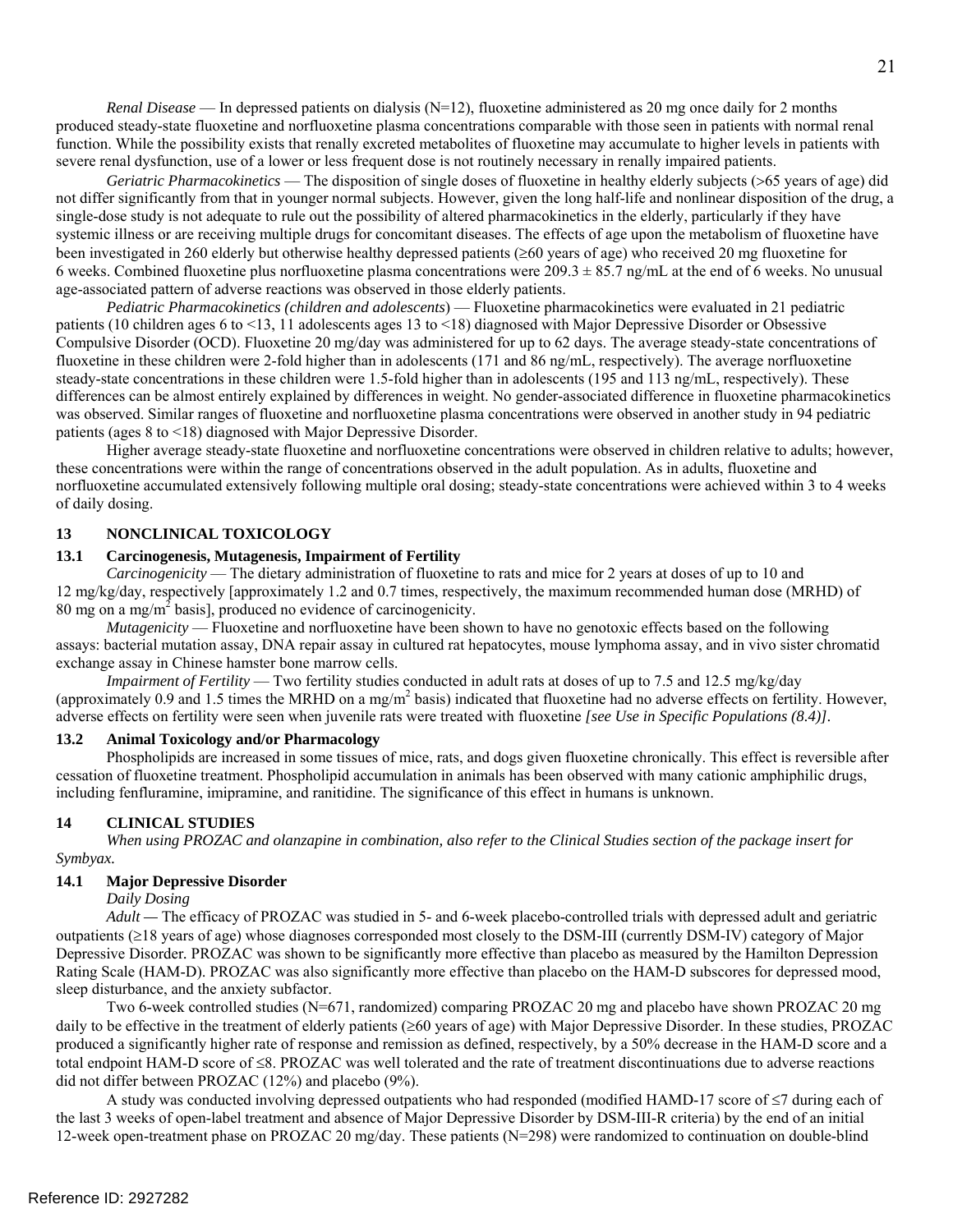PROZAC 20 mg/day or placebo. At 38 weeks (50 weeks total), a statistically significantly lower relapse rate (defined as symptoms sufficient to meet a diagnosis of Major Depressive Disorder for 2 weeks or a modified HAMD-17 score of ≥14 for 3 weeks) was observed for patients taking PROZAC compared with those on placebo.

*Pediatric (children and adolescents)* — The efficacy of PROZAC 20 mg/day in children and adolescents (N=315 randomized; 170 children ages 8 to <13, 145 adolescents ages 13 to  $\leq$ 18) was studied in two 8- to 9-week placebo-controlled clinical trials in depressed outpatients whose diagnoses corresponded most closely to the DSM-III-R or DSM-IV category of Major Depressive Disorder.

In both studies independently, PROZAC produced a statistically significantly greater mean change on the Childhood Depression Rating Scale-Revised (CDRS-R) total score from baseline to endpoint than did placebo.

Subgroup analyses on the CDRS-R total score did not suggest any differential responsiveness on the basis of age or gender. *Weekly dosing for Maintenance/Continuation Treatment* 

A longer-term study was conducted involving adult outpatients meeting DSM-IV criteria for Major Depressive Disorder who had responded (defined as having a modified HAMD-17 score of ≤9, a CGI-Severity rating of ≤2, and no longer meeting criteria for Major Depressive Disorder) for 3 consecutive weeks at the end of 13 weeks of open-label treatment with PROZAC 20 mg once daily. These patients were randomized to double-blind, once-weekly continuation treatment with PROZAC Weekly, PROZAC 20 mg once daily, or placebo. PROZAC Weekly once weekly and PROZAC 20 mg once daily demonstrated superior efficacy (having a significantly longer time to relapse of depressive symptoms) compared with placebo for a period of 25 weeks. However, the equivalence of these 2 treatments during continuation therapy has not been established.

#### **14.2 Obsessive Compulsive Disorder**

*Adult* — The effectiveness of PROZAC for the treatment of Obsessive Compulsive Disorder (OCD) was demonstrated in two 13-week, multicenter, parallel group studies (Studies 1 and 2) of adult outpatients who received fixed PROZAC doses of 20, 40, or 60 mg/day (on a once-a-day schedule, in the morning) or placebo. Patients in both studies had moderate to severe OCD (DSM-III-R), with mean baseline ratings on the Yale-Brown Obsessive Compulsive Scale (YBOCS, total score) ranging from 22 to 26. In Study 1, patients receiving PROZAC experienced mean reductions of approximately 4 to 6 units on the YBOCS total score, compared with a 1-unit reduction for placebo patients. In Study 2, patients receiving PROZAC experienced mean reductions of approximately 4 to 9 units on the YBOCS total score, compared with a 1-unit reduction for placebo patients. While there was no indication of a dose-response relationship for effectiveness in Study 1, a dose-response relationship was observed in Study 2, with numerically better responses in the 2 higher dose groups. The following table provides the outcome classification by treatment group on the Clinical Global Impression (CGI) improvement scale for Studies 1 and 2 combined:

| Table 6                                                 |         |                 |                 |                 |  |  |
|---------------------------------------------------------|---------|-----------------|-----------------|-----------------|--|--|
| Outcome Classification (%) on CGI Improvement Scale for |         |                 |                 |                 |  |  |
| <b>Completers in Pool of Two OCD Studies</b>            |         |                 |                 |                 |  |  |
| <b>PROZAC</b>                                           |         |                 |                 |                 |  |  |
| <b>Outcome Classification</b>                           | Placebo | $20 \text{ mg}$ | $40 \text{ mg}$ | $60 \text{ mg}$ |  |  |
| Worse                                                   | 8%      | $0\%$           | $0\%$           | $0\%$           |  |  |
| No change                                               | 64%     | 41%             | 33%             | 29%             |  |  |
| Minimally improved                                      | 17%     | 23%             | 28%             | 24%             |  |  |
| Much improved                                           | 8%      | 28%             | 27%             | 28%             |  |  |
| 3%<br>12%<br>19%<br>Very much improved<br>8%            |         |                 |                 |                 |  |  |

Exploratory analyses for age and gender effects on outcome did not suggest any differential responsiveness on the basis of age or sex.

*Pediatric (children and adolescents)* — In one 13-week clinical trial in pediatric patients (N=103 randomized; 75 children ages 7 to <13, 28 adolescents ages 13 to <18) with OCD (DSM-IV), patients received PROZAC 10 mg/day for 2 weeks, followed by 20 mg/day for 2 weeks. The dose was then adjusted in the range of 20 to 60 mg/day on the basis of clinical response and tolerability. PROZAC produced a statistically significantly greater mean change from baseline to endpoint than did placebo as measured by the Children's Yale-Brown Obsessive Compulsive Scale (CY-BOCS).

Subgroup analyses on outcome did not suggest any differential responsiveness on the basis of age or gender.

#### **14.3 Bulimia Nervosa**

 The effectiveness of PROZAC for the treatment of bulimia was demonstrated in two 8-week and one 16-week, multicenter, ranging from 7 to 10 per week and 5 to 9 per week, respectively. In these 3 studies, PROZAC 60 mg, but not 20 mg, was statistically parallel group studies of adult outpatients meeting DSM-III-R criteria for bulimia. Patients in the 8-week studies received either 20 or 60 mg/day of PROZAC or placebo in the morning. Patients in the 16-week study received a fixed PROZAC dose of 60 mg/day (once a day) or placebo. Patients in these 3 studies had moderate to severe bulimia with median binge-eating and vomiting frequencies significantly superior to placebo in reducing the number of binge-eating and vomiting episodes per week. The statistically significantly superior effect of 60 mg versus placebo was present as early as Week 1 and persisted throughout each study. The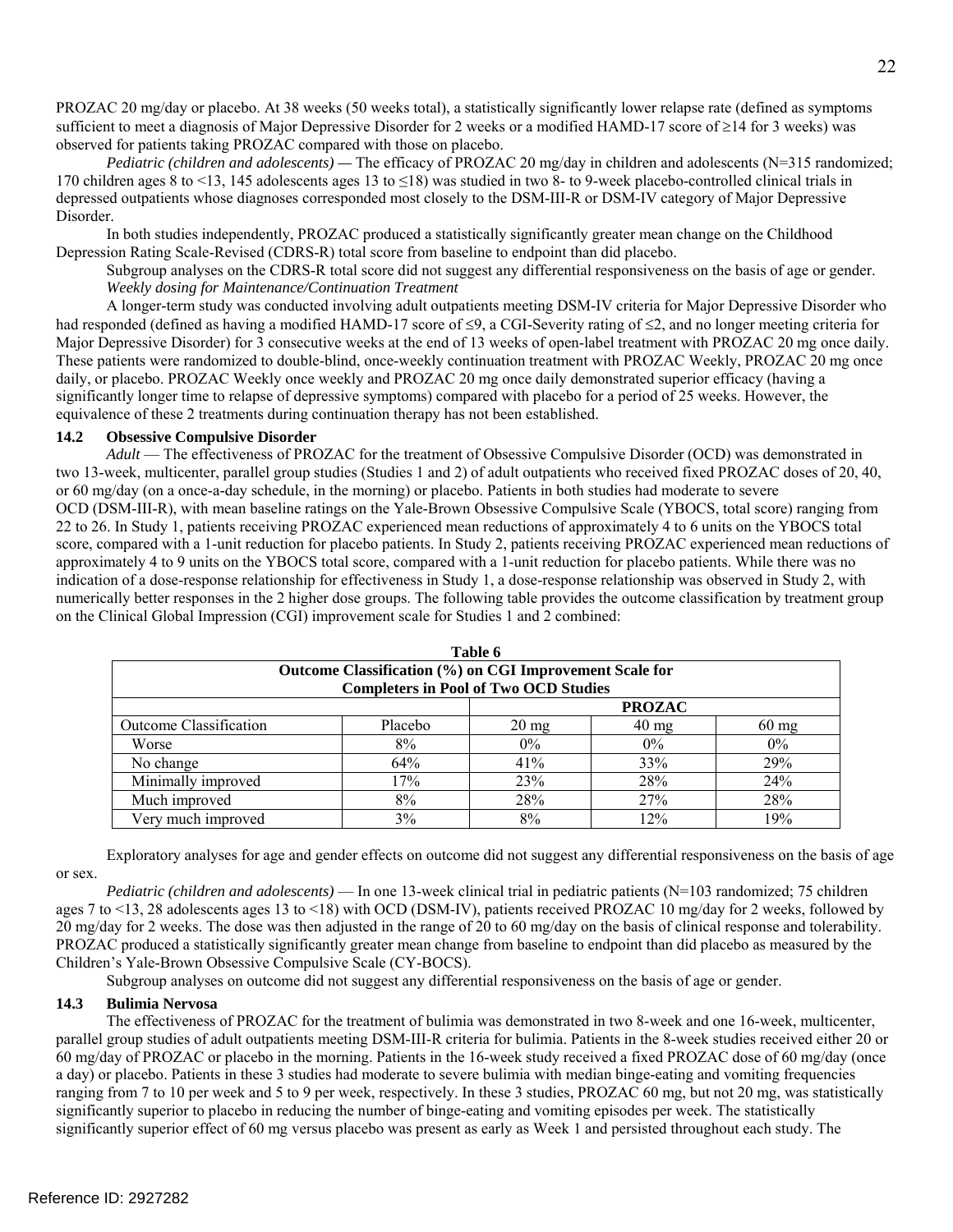placebo on median reduction from baseline in frequency of bulimic behaviors at endpoint, ranged from 1 to 2 episodes per week for binge-eating and 2 to 4 episodes per week for vomiting. The size of the effect was related to baseline frequency, with greater PROZAC-related reduction in bulimic episodes appeared to be independent of baseline depression as assessed by the Hamilton Depression Rating Scale. In each of these 3 studies, the treatment effect, as measured by differences between PROZAC 60 mg and reductions seen in patients with higher baseline frequencies. Although some patients achieved freedom from binge-eating and purging as a result of treatment, for the majority, the benefit was a partial reduction in the frequency of binge-eating and purging.

 a single-blind, 8-week acute treatment phase with PROZAC 60 mg/day, were randomized to continuation of PROZAC 60 mg/day or In a longer-term trial, 150 patients meeting DSM-IV criteria for Bulimia Nervosa, purging subtype, who had responded during placebo, for up to 52 weeks of observation for relapse. Response during the single-blind phase was defined by having achieved at least a 50% decrease in vomiting frequency compared with baseline. Relapse during the double-blind phase was defined as a persistent return to baseline vomiting frequency or physician judgment that the patient had relapsed. Patients receiving continued PROZAC 60 mg/day experienced a significantly longer time to relapse over the subsequent 52 weeks compared with those receiving placebo.

#### **14.4 Panic Disorder**

The effectiveness of PROZAC in the treatment of Panic Disorder was demonstrated in 2 double-blind, randomized, placebo-controlled, multicenter studies of adult outpatients who had a primary diagnosis of Panic Disorder (DSM-IV), with or without agoraphobia.

Study 1 (N=180 randomized) was a 12-week flexible-dose study. PROZAC was initiated at 10 mg/day for the first week, after which patients were dosed in the range of 20 to 60 mg/day on the basis of clinical response and tolerability. A statistically significantly greater percentage of PROZAC-treated patients were free from panic attacks at endpoint than placebo-treated patients, 42% versus 28%, respectively.

Study 2 (N=214 randomized) was a 12-week flexible-dose study. PROZAC was initiated at 10 mg/day for the first week, after which patients were dosed in a range of 20 to 60 mg/day on the basis of clinical response and tolerability. A statistically significantly greater percentage of PROZAC-treated patients were free from panic attacks at endpoint than placebo-treated patients, 62% versus 44%, respectively.

### **16 HOW SUPPLIED/STORAGE AND HANDLING**

#### **16.1 How Supplied**

 The following products are manufactured by Eli Lilly and Company for Dista Products Company: Pulvule are available in 10mg, 20mg and 40mg capsule strengths and packages as follows:

|                   | <b>Pulvule Strength</b> |                   |                   |  |
|-------------------|-------------------------|-------------------|-------------------|--|
|                   | $10 \text{ mg}^1$       | $20 \text{ mg}^1$ | $40 \text{ mg}^1$ |  |
| Pulvule $No.2$    | PU3104                  | PU3105            | PU3107            |  |
| Cap Color         | Opaque green            | Opaque green      | Opaque green      |  |
| <b>Body Color</b> | Opaque green            | Opaque yellow     | Opaque orange     |  |
| Identification    | <b>DISTA 3104</b>       | <b>DISTA 3105</b> | <b>DISTA 3107</b> |  |
|                   | Prozac 10 mg            | Prozac 20 mg      | Prozac 40 mg      |  |
| <b>NDC Codes:</b> |                         |                   |                   |  |
| Bottles of 30     |                         | 0777-3105-30      | 0777-3107-30      |  |
| Bottles 100       | 0777-3104-02            | 0777-3105-02      |                   |  |
| Bottles of 2000   |                         | 0777-3105-07      |                   |  |

The following product is manufactured and distributed by Eli Lilly and Company:

PROZAC® Weekly™ Capsules are available in:

The 90 mg<sup>1</sup> capsule is an opaque green cap and clear body containing discretely visible white pellets through the clear body of the capsule, imprinted with Lilly on the cap and 3004 and 90 mg on the body.

NDC 0002-3004-75 (PU3004) – Blister package of 4

 $\mathcal{L}_\text{max}$  , where  $\mathcal{L}_\text{max}$  and  $\mathcal{L}_\text{max}$  $\frac{1}{2}$  Fluoxetine base equivalent.

Protect from light.

**16.2 Storage and Handling**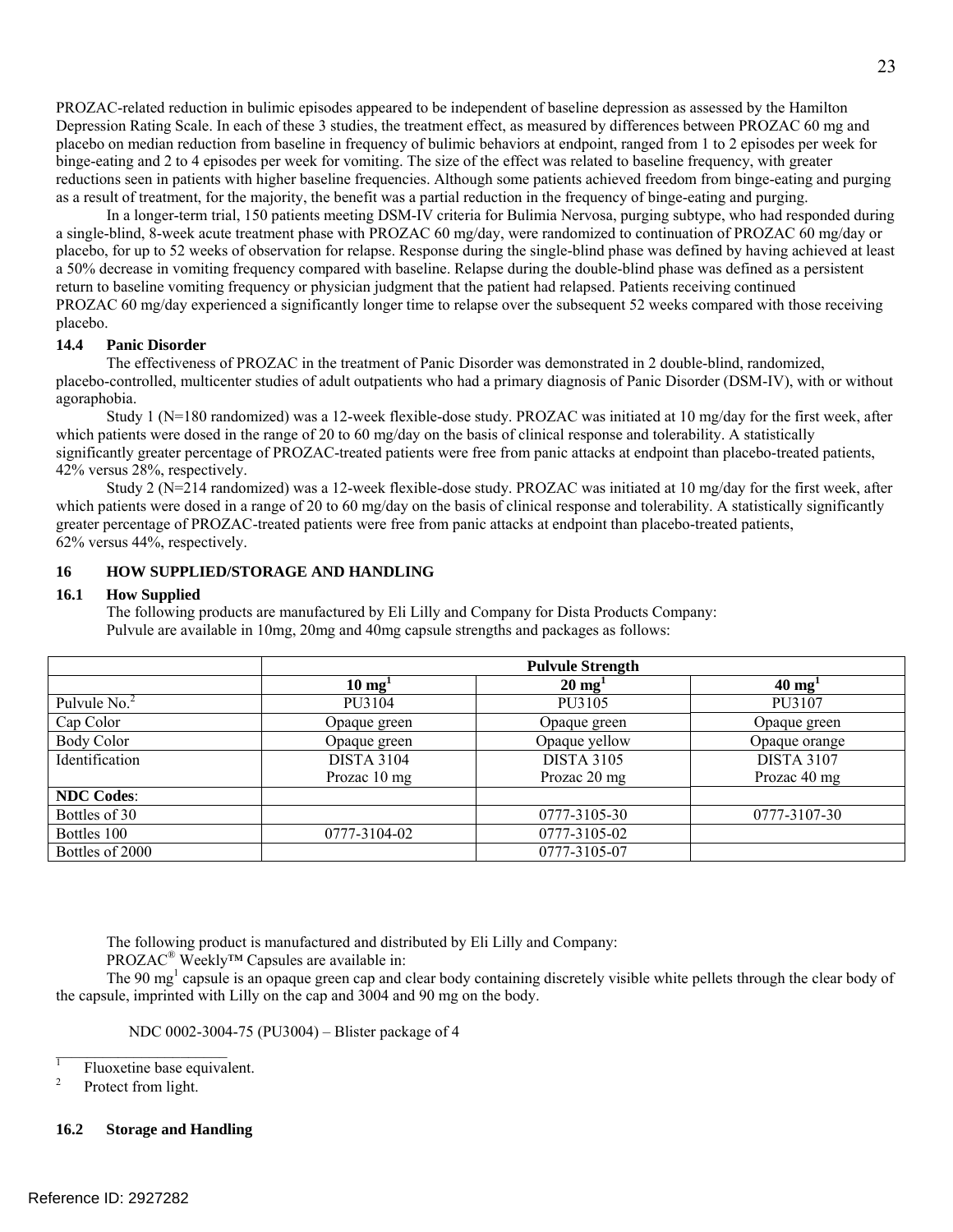Store at Controlled Room Temperature, 15° to 30°C (59° to 86°F).

### **17 PATIENT COUNSELING INFORMATION**

#### *See the FDA-approved Medication Guide.*

 monotherapy or in combination with olanzapine. When using PROZAC and olanzapine in combination, also refer to the Patient Patients should be advised of the following issues and asked to alert their prescriber if these occur while taking PROZAC as Counseling Information section of the package insert for Symbyax.

#### **17.1 General Information**

Healthcare providers should instruct their patients to read the Medication Guide before starting therapy with PROZAC and to reread it each time the prescription is renewed.

 opportunity to discuss the contents of the Medication Guide and to obtain answers to any questions they may have. Healthcare providers should inform patients, their families, and their caregivers about the benefits and risks associated with treatment with PROZAC and should counsel them in its appropriate use. Healthcare providers should instruct patients, their families, and their caregivers to read the Medication Guide and should assist them in understanding its contents. Patients should be given the

Patients should be advised of the following issues and asked to alert their healthcare provider if these occur while taking PROZAC.

*When using PROZAC and olanzapine in combination, also refer to the Medication Guide for Symbyax.* 

#### **17.2 Clinical Worsening and Suicide Risk**

Patients, their families, and their caregivers should be encouraged to be alert to the emergence of anxiety, agitation, panic attacks, insomnia, irritability, hostility, aggressiveness, impulsivity, akathisia (psychomotor restlessness), hypomania, mania, other unusual changes in behavior, worsening of depression, and suicidal ideation, especially early during antidepressant treatment and when the dose is adjusted up or down. Families and caregivers of patients should be advised to look for the emergence of such symptoms on a day-to-day basis, since changes may be abrupt. Such symptoms should be reported to the patient's prescriber or health professional, especially if they are severe, abrupt in onset, or were not part of the patient's presenting symptoms. Symptoms such as these may be associated with an increased risk for suicidal thinking and behavior and indicate a need for very close monitoring and possibly changes in the medication *[see Box Warning and Warnings and Precautions (5.1)]*.

### **17.3 Serotonin Syndrome or Neuroleptic Malignant Syndrome (NMS)-like Reactions**

 PROZAC and triptans, tramadol, or other serotonergic agents *[see Warnings and Precautions (5.2) and Drug Interactions (7.3)].* Patients should be cautioned about the risk of serotonin syndrome or NMS-like reactions with the concomitant use of

 Patients should be advised of the signs and symptoms associated with serotonin syndrome or NMS-like reactions that may hyperthermia), neuromuscular aberrations (e.g., hyperreflexia, incoordination) and/or gastrointestinal symptoms (e.g., nausea, include mental status changes (e.g., agitation, hallucinations, coma), autonomic instability (e.g., tachycardia, labile blood pressure, vomiting, diarrhea). Serotonin syndrome, in its most severe form can resemble neuroleptic malignant syndrome, in which the symptoms may include hyperthermia, muscle rigidity, autonomic instability with possible rapid fluctuation of vital signs, and mental status changes. Patients should be cautioned to seek medical care immediately if they experience these symptoms.

#### **17.4 Allergic Reactions and Rash**

 Patients should be advised to notify their physician if they develop a rash or hives *[see Warnings and Precautions (5.3)]*. Patients should also be advised of the signs and symptoms associated with a severe allergic reaction, including swelling of the face, eyes, or mouth, or have trouble breathing. Patients should be cautioned to seek medical care immediately if they experience these symptoms.

#### **17.5 Abnormal Bleeding**

Patients should be cautioned about the concomitant use of fluoxetine and NSAIDs, aspirin, warfarin, or other drugs that affect coagulation since combined use of psychotropic drugs that interfere with serotonin reuptake and these agents have been associated with an increased risk of bleeding *[see Warnings and Precautions (5.7) and Drug Interactions (7.6)]*. Patients should be advised to call their doctor if they experience any increased or unusual bruising or bleeding while taking PROZAC.

#### **17.6 Hyponatremia**

 Patients should be advised that hyponatremia has been reported as a result of treatment with SNRIs and SSRIs, including PROZAC. Signs and symptoms of hyponatremia include headache, difficulty concentrating, memory impairment, confusion, weakness, and unsteadiness, which may lead to falls. More severe and/or acute cases have been associated with hallucination, syncope, seizure, coma, respiratory arrest, and death *[see Warnings and Precautions (5.8)].* 

#### **17.7 Potential for Cognitive and Motor Impairment**

 PROZAC may impair judgment, thinking, or motor skills. Patients should be advised to avoid driving a car or operating hazardous machinery until they are reasonably certain that their performance is not affected *[see Warnings and Precautions (5.11)].* 

#### **Use of Concomitant Medications**